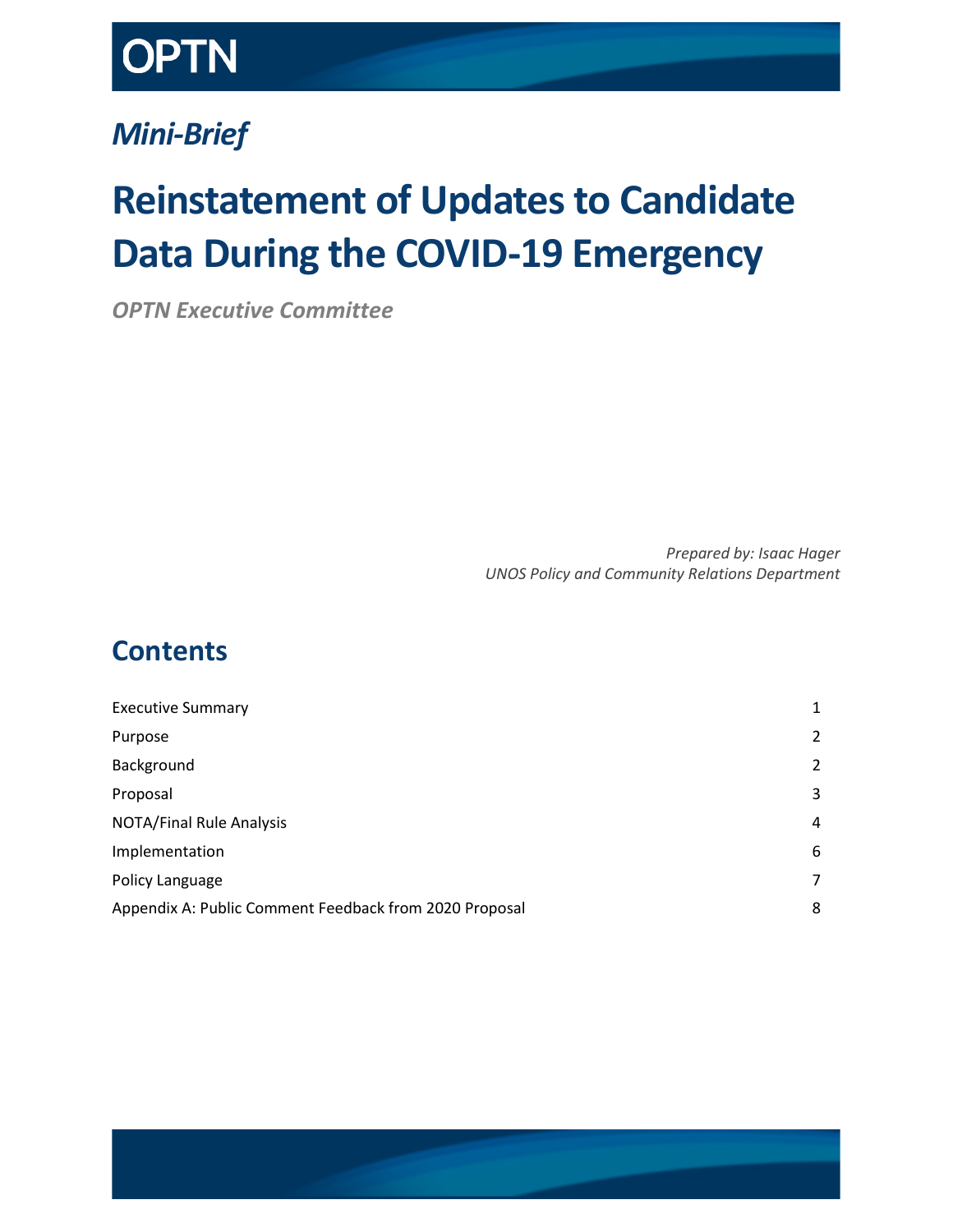# **Reinstatement of Updates to Candidate Data During the COVID-19 Emergency**

*Sponsoring Committee: Executive*

*Affected Policy: Policy 1.4.F: Updates to Candidate Data During COVID-19 Emergency*

## <span id="page-1-0"></span>**Executive Summary**

The COVID-19 crisis has stressed the nation's health care system and providers since it was declared a U.S. public health emergency on March [1](#page-1-1)3, 2020.<sup>1</sup> In the past two years since the declaration, the Organ Procurement and Transplant Network (OPTN) has faced several disruptions to normal operations, and has consequently had to operate in non-routine conditions. One area impacted has been the ability to obtain required clinical testing within specific time frames that candidates must have in order to maintain waitlist priority. [2](#page-1-2)

To address this issue, at the beginning of the pandemic, *Policy 1.4.F: Updates to Candidate Data During the 2020 COVID-19 Emergency* was adopted on March 17, 2020 as an emergency policy. [3](#page-1-3) This policy, the first of several emergency actions, allowed transplant programs to refresh candidate clinical data required to maintain waiting list status with previously obtained clinical testing data when obtaining updated data was not feasible or advisable due to patient safety or staffing concerns. This was performed at the discretion of a transplant program's medical judgement regarding the COVID-19 crisis. Use steadily declined beginning in 2021 and, therefore, finding the policy no longer necessary, the OPTN Executive Committee (Executive Committee) approved repeal of the policy, effective July 27, 2021.

In response to multiple concerns expressed to the OPTN by the transplant community surrounding the Omicron variant surge, the Executive Committee was asked to reinstate *Policy 1.4.F: Updates to Candidate Data During the COVID-19 Emergency,* effective immediately. The Executive Committee will continue to monitor the policy to ensure it is adequately addressing the challenges posed by the COVID-19 Omicron variant and ensuring the safety of transplant patients. The policy is proposed to expire in 90 days unless the Executive Committee deems it necessary to continue following the current COVID-19 situation and monitoring of policy use.

<span id="page-1-1"></span><sup>1</sup> The Office of the President, "Declaring a National Emergency Concerning the Novel Coronavirus Disease (COVID-19) Outbreak", *The Federal Register*, March 13, 2020[, https://www.federalregister.gov/documents/2020/03/18/2020-](https://www.federalregister.gov/documents/2020/03/18/2020-05794/declaring-a-national-emergency-concerning-the-novel-coronavirus-disease-covid-19-outbreak) [05794/declaring-a-national-emergency-concerning-the-novel-coronavirus-disease-covid-19-outbreak.](https://www.federalregister.gov/documents/2020/03/18/2020-05794/declaring-a-national-emergency-concerning-the-novel-coronavirus-disease-covid-19-outbreak) <sup>2</sup> *OPTN Policy 9.2: Status and Laboratory Values Update Schedule.*

j

<span id="page-1-3"></span><span id="page-1-2"></span><sup>&</sup>lt;sup>3</sup> OPTN Policy Notice 3/17/2020[, https://optn.transplant.hrsa.gov/media/3722/candidatedata2020covid19emergency.pdf.](https://optn.transplant.hrsa.gov/media/3722/candidatedata2020covid19emergency.pdf)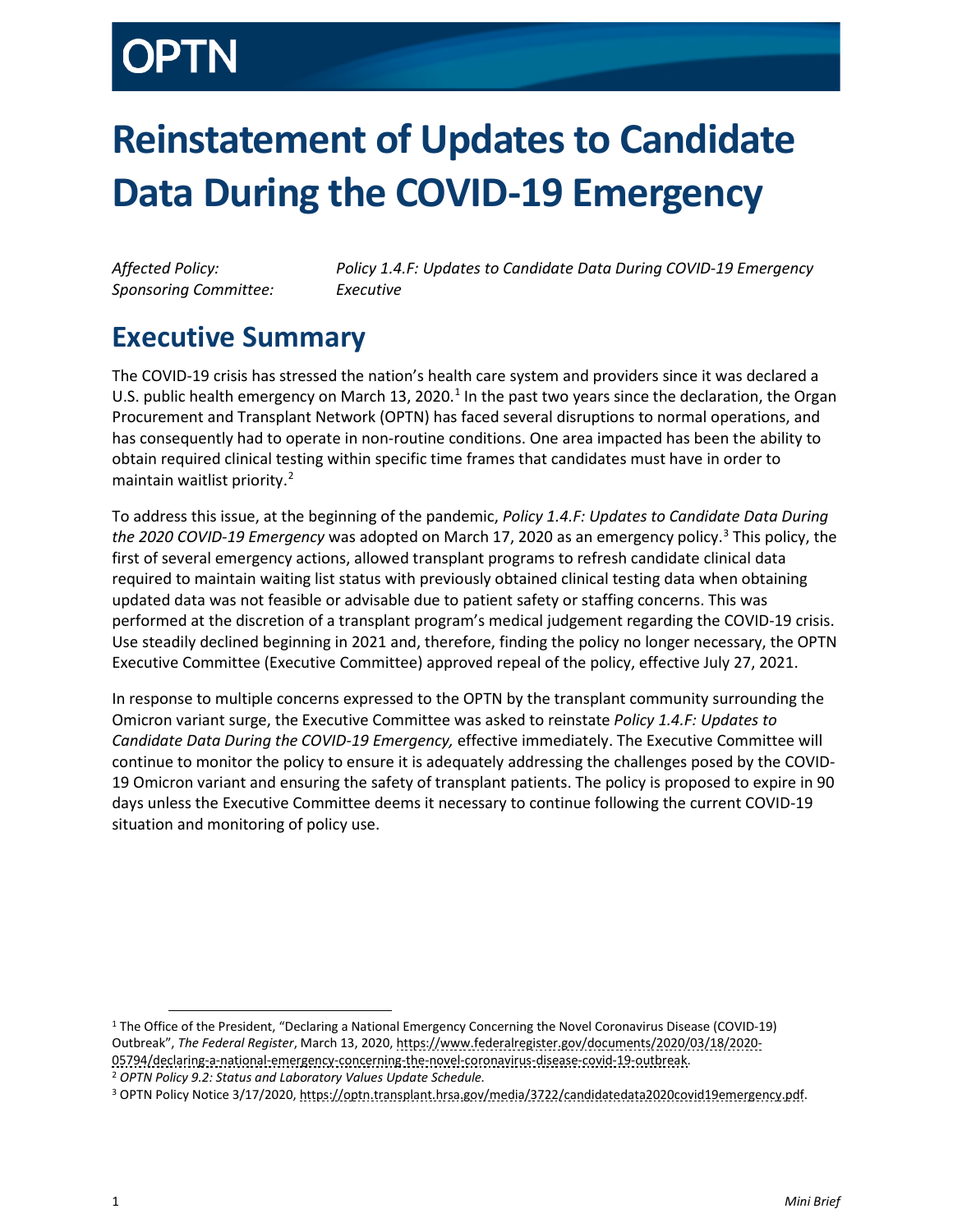## <span id="page-2-0"></span>**Purpose**

The COVID-19 crisis is impacting both patients' ability to obtain required testing and transplant programs' abilities and capacity to bring in candidates for required testing. In the absence of test results submitted to the OPTN, a candidate will automatically have their allocation priority reduced, which consequently lowers their placement on a match run and reduces their chance of receiving an organ offer. By reinstating *Policy 1.4.F*, this proposal would ensure candidates are not adversely affected due to the extenuating circumstances of the pandemic.

Reinstating *Policy 1.4.F* will again authorize programs to "carry forward" the most recent clinical data when obtaining updated data is not feasible or advisable due to safety or resource concerns stemming from the COVID-19 crisis. It will only apply to candidates for whom transplant programs have previously submitted data required for listing.

## <span id="page-2-1"></span>**Background**

*Policy 1.4.F: Updates to Candidate Data During the 2020 COVID-19 Emergency*, received strong support from the community from inception and throughout its retrospective public comment in summer 2020. [4](#page-2-2) The OPTN Board of Directors adopted this policy along with several other COVID-19 related policies at their December 7, 2020 meeting, noting that the policies would continue to be monitored and then repealed as necessary when the COVID-19 emergency no longer required their use.<sup>[5](#page-2-3)</sup> The policy was repealed on July 27, 2021 due to declining usage, the nationwide distribution of a COVID-19 vaccination, and the development of safe candidate management practices from transplant hospitals operating within the COVID-19 pandemic. [6](#page-2-4)

On January 3, 2022, the U.S. surpassed 1,000,000 single day new cases of COVID-19 recorded, following the outbreak of the Omicron variant.<sup>[7](#page-2-5)</sup> The widespread infections have once again put significant stress on the healthcare system, limiting available staffing and resources in the transplant network. Additionally, the candidate management practices developed earlier in the pandemic cannot be used as effectively to protect patients when performing clinical testing.

With the Omicron surge, providers and patients who received vaccination are now at a higher risk of contracting COVID-19 due to the infectiousness of the variant. Hospital practices, such as mandatory mask wearing are also consequently impacted because of this infectiousness.<sup>[8](#page-2-6)</sup> Finally, because of the staffing shortages that healthcare facilities are already facing, the mandatory isolation upon testing positive further contributes to the critical understaffing of some facilities.<sup>[9,](#page-2-7)[10](#page-2-8)</sup>

<span id="page-2-8"></span>[https://www.nursingworld.org/~4a49e2/globalassets/rss-assets/analettertohhs\\_staffingconcerns\\_final-2021-09-01.pdf.](https://www.nursingworld.org/%7E4a49e2/globalassets/rss-assets/analettertohhs_staffingconcerns_final-2021-09-01.pdf) <sup>10</sup> Centers for Disease Control Staff, "Quarantine and Isolation", *Centers for Disease Control and Prevention*, January 4, 2022, [https://www.cdc.gov/coronavirus/2019-ncov/your-health/quarantine-isolation.html.](https://www.cdc.gov/coronavirus/2019-ncov/your-health/quarantine-isolation.html)

<span id="page-2-2"></span>j <sup>4</sup> "COVID-19 Emergency Policies and Data Collection", OPTN, December 7, 2020,

[https://optn.transplant.hrsa.gov/media/4200/covid-19-emergency-policies-and-data-collection.pdf.](https://optn.transplant.hrsa.gov/media/4200/covid-19-emergency-policies-and-data-collection.pdf)

<span id="page-2-3"></span> $5$  Ibid.

<span id="page-2-4"></span><sup>6</sup> OPTN Policy Notice 4/26/2021[, https://optn.transplant.hrsa.gov/media/4575/policy-notice-repeal-policy-14f-04\\_26\\_2021\\_rb](https://optn.transplant.hrsa.gov/media/4575/policy-notice-repeal-policy-14f-04_26_2021_rb-st.pdf)[st.pdf.](https://optn.transplant.hrsa.gov/media/4575/policy-notice-repeal-policy-14f-04_26_2021_rb-st.pdf)

<span id="page-2-5"></span><sup>7</sup> New York Times Staff, "Coronavirus in the U.S.: Latest Map and Case Count", *The New York Times*, January 7, 2022, [https://www.nytimes.com/interactive/2021/us/covid-cases.html.](https://www.nytimes.com/interactive/2021/us/covid-cases.html)

<span id="page-2-6"></span><sup>8</sup> ACGIH Staff, "COVID-19 Fact Sheet: Workers Need Respirators", *American Conference for Governmental Industrial Hygienists*, November 2021[, https://www.acgih.org/covid-19-fact-sheet-worker-resp/.](https://www.acgih.org/covid-19-fact-sheet-worker-resp/)

<span id="page-2-7"></span><sup>9</sup> Ernest Grant, Letter on Behalf of the American Nurses Association, September 1, 2021,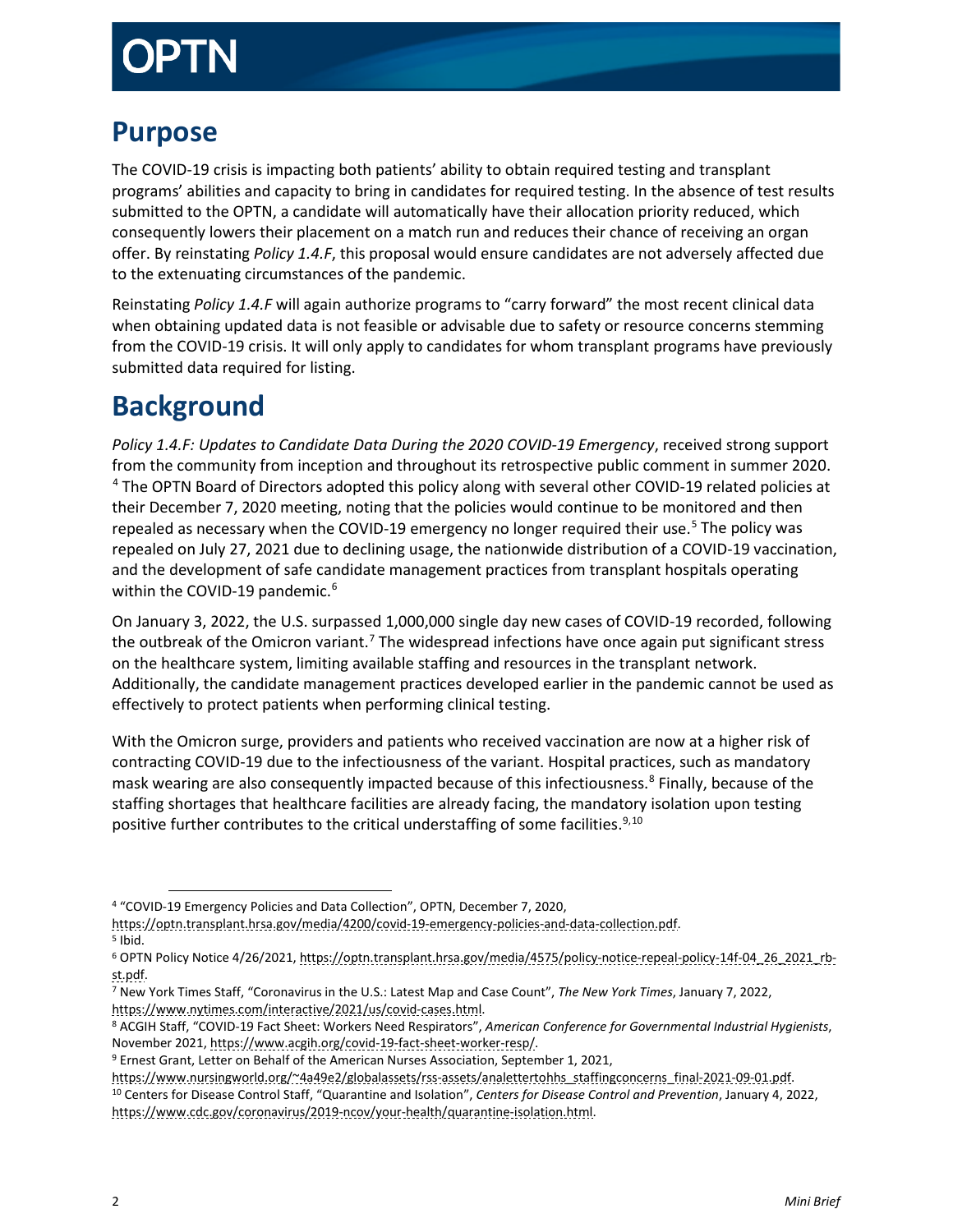Several transplant members have requested that the policy be reinstated due to difficulties in obtaining required tests during this massive Omicron surge. OPTN Heart, Liver, Lung and Pediatric Committee leadership have also been consulted regarding the requests. Liver and Pediatric Committee leadership urge a quick reinstatement as soon as feasible.

## <span id="page-3-0"></span>**Proposal**

This proposal would reinstate a policy which was initially implemented on March 17, 2020 in reaction to the Alpha variant of the COVID-19 crisis and repealed later after circumstances improved. The COVID-19 Omicron variant once again poses a challenge to transplant hospitals attempting to operate in compliance with OPTN policies. The Centers for Disease Control and Prevention (CDC) have cited the Omicron variant as exponentially more infectious than the Alpha variant,<sup>[11](#page-3-1)</sup> and the U.S. is currently experiencing a 7-day average case count (481,147) that is significantly higher than the top 7-day average case count (259,616) when the policy was in previously in effect. The current daily average as of January 6, 2022 is 610,989. [12](#page-3-2)

In addition, most predictive models anticipate the highest peak of the Omicron variant to arrive in February 2022.<sup>[13](#page-3-3),[14](#page-3-4)</sup> Any present stress from the Omicron variant is likely to continue or be exacerbated through this peak. One projection calls for between 3 and 8 million new cases per week when the Omicron wave peaks[15.](#page-3-5) Nearly all (98%) of U.S. communities are in the "high" transmission category as defined by  $CDC<sup>16</sup>$ . Transplant candidates are a vulnerable population due to their current illness necessitating the need for transplant. Furthermore, a large portion of healthcare facilities are experiencing staffing shortages, as, since the inception of the COVID-19 pandemic, staff turnover has increased from 18 to 30 percent in some hospital departments. [17](#page-3-7)

During the 72 total weeks that *Policy 1.4.F* was active between March 17, 2020 and July 27, 2021, the policy was likely used 1550 times. Among those instances monitored on a weekly basis, there were 1304 adult liver candidates, 34 pediatric liver candidates, 207 adult lung candidates, and 5 adult heart candidates.<sup>[18](#page-3-8)</sup> Both the feedback from the retrospective public comment cycle, as well as the policy's usage rate, indicates it was positively received by the transplant community.

The policy was also consistently used across the 72 weeks. While usage significantly declined within the second half of its lifespan, there were only four weeks within the densest category, adult liver

<span id="page-3-1"></span>j <sup>11</sup> Centers for Disease Control Staff, "Potential Rapid Increase of Omicron Variant Infections in the United States", *Centers for Disease Control and Prevention*, December 20, 2021, [https://www.cdc.gov/coronavirus/2019](https://www.cdc.gov/coronavirus/2019-ncov/science/forecasting/mathematical-modeling-outbreak.html) [ncov/science/forecasting/mathematical-modeling-outbreak.html.](https://www.cdc.gov/coronavirus/2019-ncov/science/forecasting/mathematical-modeling-outbreak.html)

<span id="page-3-2"></span><sup>12</sup> New York Times Staff, "Coronavirus in the U.S.: Latest Map and Case Count", *The New York Times*, January 7, 2022, [https://www.nytimes.com/interactive/2021/us/covid-cases.html.](https://www.nytimes.com/interactive/2021/us/covid-cases.html)

<span id="page-3-3"></span><sup>13</sup> Centers for Disease Control and Prevention Staff, "Potential Rapid Increase of Omicron Variant Infections in the United States", *Centers for Disease Control and Prevention*, December 20, 2021[, https://www.cdc.gov/coronavirus/2019](https://www.cdc.gov/coronavirus/2019-ncov/science/forecasting/mathematical-modeling-outbreak.html) [ncov/science/forecasting/mathematical-modeling-outbreak.html.](https://www.cdc.gov/coronavirus/2019-ncov/science/forecasting/mathematical-modeling-outbreak.html)

<span id="page-3-4"></span><sup>14 &</sup>quot;Cumulative Deaths", COVID-19 Projections, accessed January 7, 2022[, https://covid19.healthdata.org/united-states-of](https://covid19.healthdata.org/united-states-of-america?view=cumulative-deaths&tab=trend)[america?view=cumulative-deaths&tab=trend.](https://covid19.healthdata.org/united-states-of-america?view=cumulative-deaths&tab=trend)

<span id="page-3-5"></span><sup>15</sup> Jeffrey Shaman, "*Here's When We Expect Omicron to Peak*", *The New York Times*, January 6, 2022, [https://www.nytimes.com/2022/01/06/opinion/omicron-covid-us.html.](https://www.nytimes.com/2022/01/06/opinion/omicron-covid-us.html)

<span id="page-3-6"></span><sup>&</sup>lt;sup>16</sup> Centers for Disease Control and Prevention Staff, "Covid-19 Integrated County View (Data for week December 30, 2021January 5, 2022", Centers for Disease Control and Prevention, accessed January 7, 2022, [https://covid.cdc.gov/covid-data](https://covid.cdc.gov/covid-data-tracker/#county-view?list_select_state=all_states&list_select_county=all_counties&data-type=Risk)[tracker/#county-view?list\\_select\\_state=all\\_states&list\\_select\\_county=all\\_counties&data-type=Risk.](https://covid.cdc.gov/covid-data-tracker/#county-view?list_select_state=all_states&list_select_county=all_counties&data-type=Risk)

<span id="page-3-7"></span><sup>17</sup> Kelly Gooch, "7 Stats That Show Healthcare Workforce Staffing Challenges", *Beckers Hospital Review*, November 2, 2021, [https://www.beckershospitalreview.com/workforce/7-stats-that-show-healthcare-workforce-staffing-challenges.html.](https://www.beckershospitalreview.com/workforce/7-stats-that-show-healthcare-workforce-staffing-challenges.html) <sup>18</sup> OPTN Summary of COVID-19 Emergency Policy and IT Changes,

<span id="page-3-8"></span>[https://optn.transplant.hrsa.gov/media/3985/data\\_report\\_executivecmte\\_covid\\_20200701\\_rpt3.pdf.](https://optn.transplant.hrsa.gov/media/3985/data_report_executivecmte_covid_20200701_rpt3.pdf)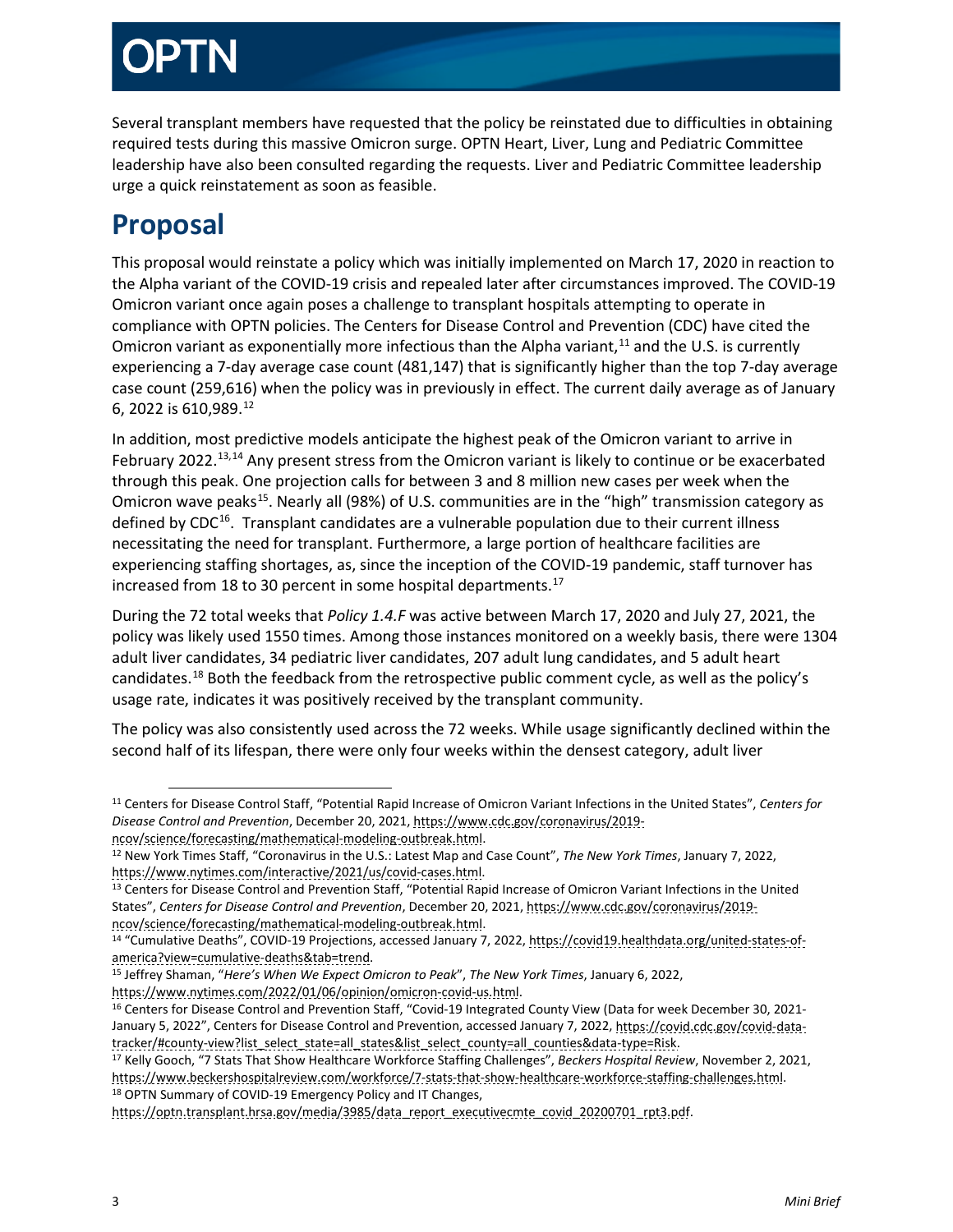

candidates, that no liver candidate used the policy. At its peak, during the week of April 6, 2020, 126 candidates used the policy as shown in *Figure 1* below.



**Figure 1: Adult Liver Candidates Using Policy 1.4.F between 3/16/2020 and 7/27/2021**

This proposal would reinstate the previous emergency policy for a 90 day period. The policy would expire after 90 days, unless the Executive Committee takes action to extend the policy based on circumstances at that time.

## <span id="page-4-0"></span>**NOTA and Final Rule Analysis**

These actions are authorized pursuant to the OPTN Final Rule, which requires the OPTN to develop "Policies, consistent with recommendations of the Centers for Disease Control and Prevention, for the testing of organ donors and follow-up of transplant recipients to prevent the spread of infectious diseases".<sup>[19](#page-4-1)</sup> The CDC has published guidelines on non-COVID related care,  $^{20,21}$  $^{20,21}$  $^{20,21}$  $^{20,21}$  $^{20,21}$  and the OPTN recognizes that there are different levels of risk in different areas of the country. As such, the policies allow provider discretion on risk versus benefit when caring for candidates, living donors, and recipients regarding obtaining some OPTN policy-required testing requirements and follow up.

This policy change is consistent with the OPTN's policy development requirements in NOTA and the OPTN Final Rule. 42 U.S.C. Sec. 274(b)(2)(I) requires the OPTN to "collect, analyze, and publish data concerning organ donation and transplants." As such, the OPTN must issue policies concerning the collection of these data. Neither NOTA nor the OPTN Final Rule contain specific instructions regarding emergency policies but they do provide requirements for policy development

Additionally, the proposed policy does not change the organ allocation policy, but may impact candidates' priority on the match run. The Final Rule requires that when developing policies for the equitable allocation of cadaveric organs, such policies must be developed "in accordance with §121.8," which requires that allocation policies "(1) Shall be based on sound medical judgment; (2) Shall seek to achieve the best use of donated organs; (3) Shall preserve the ability of a transplant program to decline

.

<sup>-</sup><sup>19</sup> 42 CFR §121.4(a)(2).

<span id="page-4-2"></span><span id="page-4-1"></span><sup>&</sup>lt;sup>20</sup> [https://www.cdc.gov/coronavirus/2019-ncov/hcp/framework-non-COVID-care.html.](https://www.cdc.gov/coronavirus/2019-ncov/hcp/framework-non-COVID-care.html)

<span id="page-4-3"></span><sup>21</sup> [https://www.cdc.gov/coronavirus/2019-ncov/need-extra-precautions/immunocompromised.html.](https://www.cdc.gov/coronavirus/2019-ncov/need-extra-precautions/immunocompromised.html)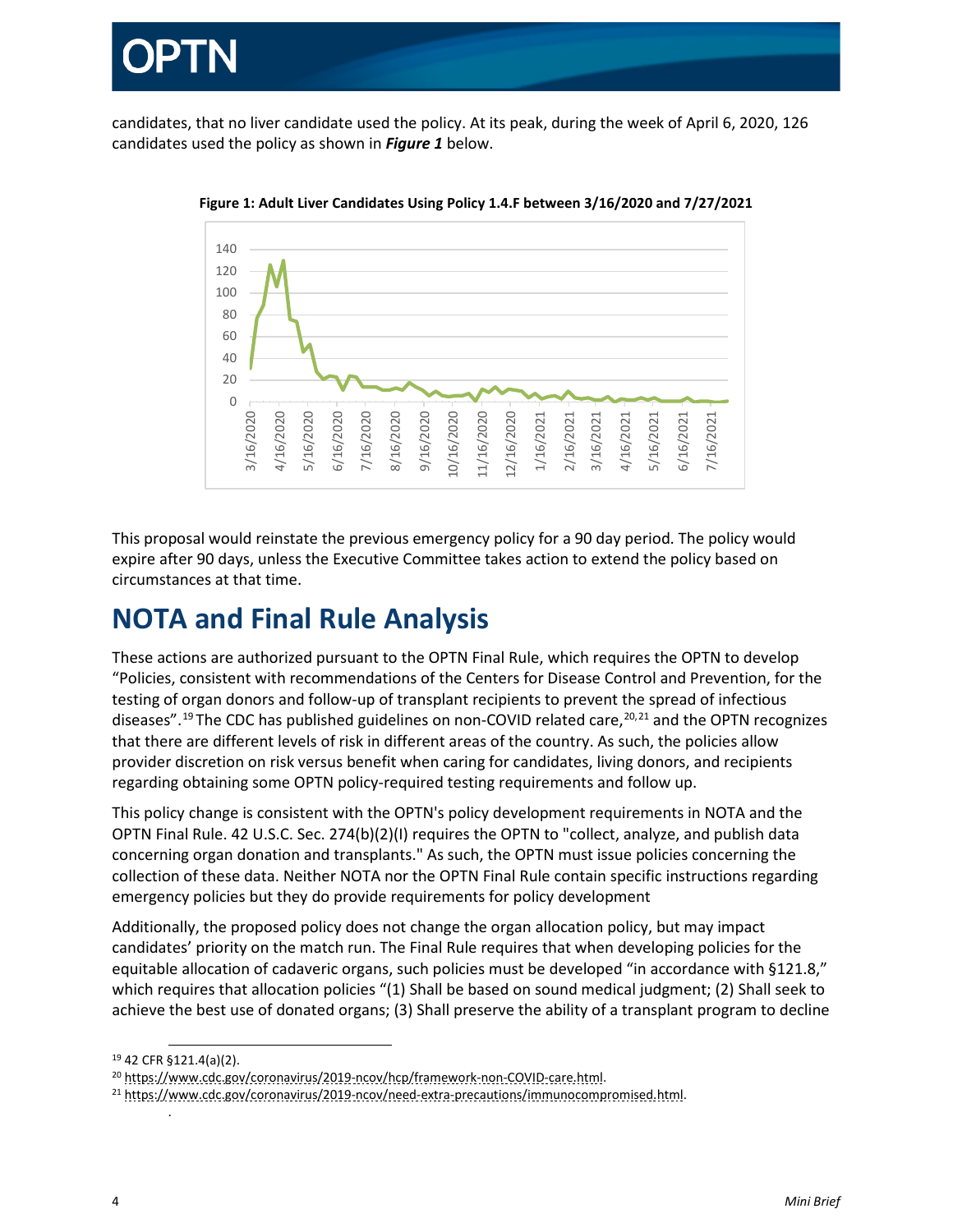an offer of an organ or not to use the organ for the potential recipient in accordance with §121.7(b)(4)(d) and (e); (4) Shall be specific for each organ type or combination of organ types to be transplanted into a transplant candidate; (5) Shall be designed to avoid wasting organs, to avoid futile transplants, to promote patient access to transplantation, and to promote the efficient management of organ placement;…(8) Shall not be based on the candidate's place of residence or place of listing, except to the extent required by paragraphs (a)(1)-(5) of this section." The policy change was previously analyzed and these changes:

- **Are based on sound medical judgment[22](#page-5-0)** because they are evidenced-based changes relying on the following:
	- o Medical judgment that transplant candidates and recipients are likely to be at increased risk for COVID-19 infection due to their immunocompromised state and therefore permitting transplant programs to enter their most recent lab values rather than requiring the candidates to come in to obtain new lab values is a decision made with sound medical judgment.<sup>[23,](#page-5-1)[24,](#page-5-2)[25](#page-5-3)</sup>
- **Seek to achieve the best use of donated organs[26](#page-5-4) by** ensuring organs are allocated and transplanted according to medical urgency. These proposals:
	- $\circ$  Maintain medical urgency statuses for candidates even if they are unable to update labs due to infectious risk or strained hospital resources.
- **Are designed to…promote patient access to transplantation[27](#page-5-5) by** giving similarly situated candidates equitable opportunities to receive an organ offer. This proposal will:
	- $\circ$  Prevent the system from lowering a candidate's allocation priority due to inability to obtain updated testing. Thus, candidates who have been appropriately prioritized within a status or score previously will maintain that prioritization until new clinical data can be obtained
	- $\circ$  Have potential to reduce waiting list mortality by decreasing the number of candidates exposed to COVID-19.

The policy change is not expected to impact the following aspects of the Final Rule:

- **Are designed to avoid wasting organs[28](#page-5-6)** by decreasing the number of organs recovered but not transplanted
- **Are designed to avoid futile transplants[29:](#page-5-7)** This proposal should not result in transplanting patients that are unlikely to have good post-transplant outcomes.
- **Promote the efficient management of organ placement[30](#page-5-8)** by taking into account factors including the costs and logistics of procuring and transplanting organs

<span id="page-5-0"></span>j <sup>22</sup> 42 CFR §121.8(a)(1).

<span id="page-5-1"></span><sup>&</sup>lt;sup>23</sup> [https://www.cdc.gov/coronavirus/2019-ncov/need-extra-precautions/immunocompromised.html.](https://www.cdc.gov/coronavirus/2019-ncov/need-extra-precautions/immunocompromised.html)

<span id="page-5-2"></span><sup>24</sup> Fung, Monica, and Jennifer M Babik. "COVID-19 in Immunocompromised Hosts: What We Know So Far." *Infectious Diseases*  Society of America, June 27, 2020. https://doi.org/10.1093/cid/ciaa863.<br><sup>25</sup>Pereira, Marcus, Sumit Mohan, David Cohen, Syed Husain, Geoffrey Dube, Lloyd Ratner, Selim Arcasoy, et al. "COVID-19 in

<span id="page-5-3"></span>Solid Organ Transplant Recipients: Initial Report from the US Epicenter." American Journal of Transplantation, May 10, 2020. [https://doi.org/10.1111/ajt.15941.](https://doi.org/10.1111/ajt.15941)

<span id="page-5-4"></span><sup>26</sup> 42 CFR §121.8(a)(2).

<span id="page-5-5"></span><sup>27</sup> 42 CFR §121.8(a)(5).

<span id="page-5-6"></span><sup>28</sup> 42 CFR §121.8(a)(5).

<span id="page-5-7"></span><sup>29</sup> 42 CFR §121.8(a)(5).

<span id="page-5-8"></span><sup>30</sup> 42 CFR §121.8(a)(5).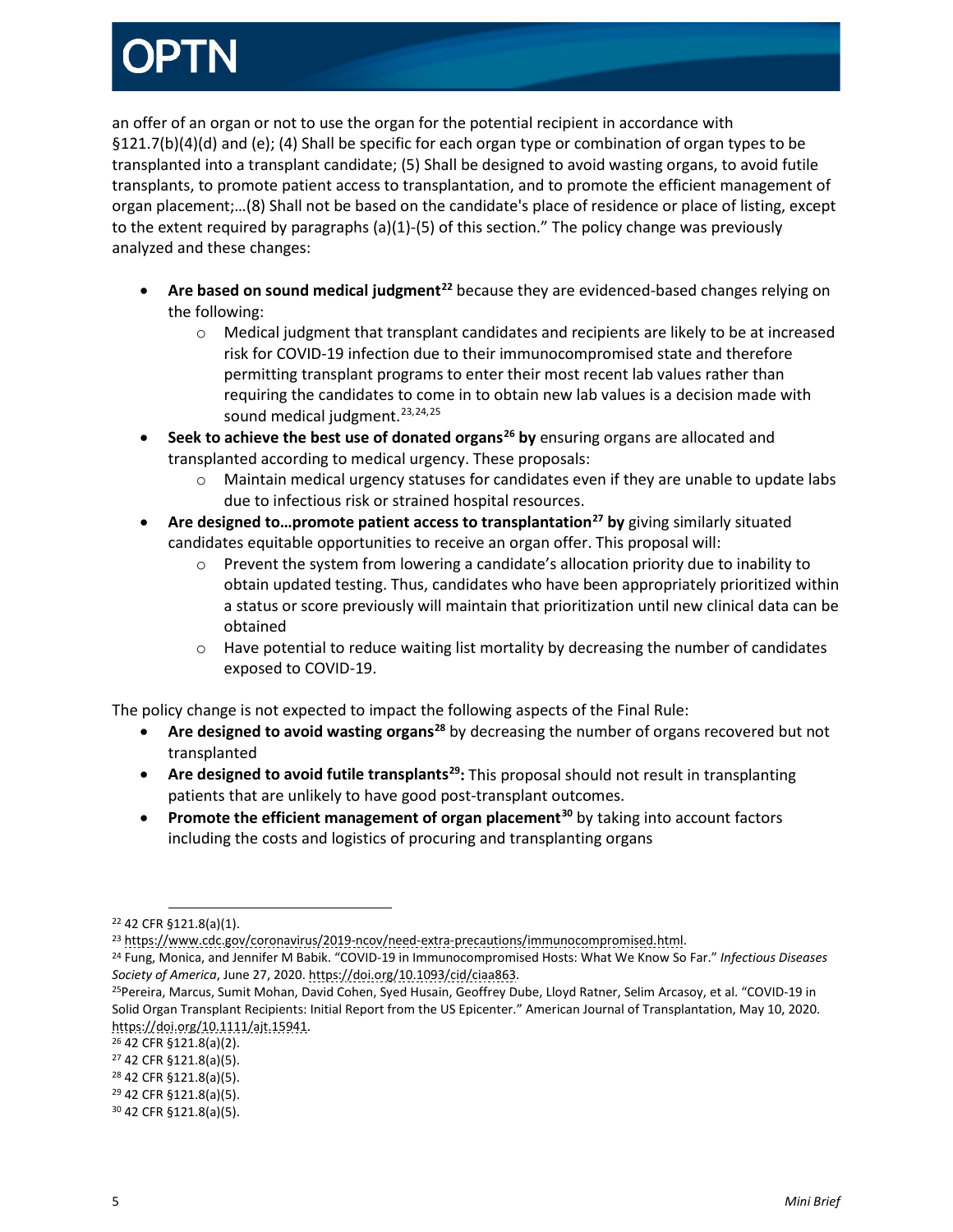

• **Are not based on the candidate's place of residence or place of listing, except to the extent required**. [31](#page-6-1)

The proposed action preserves the ability of a transplant program to decline and offer or not use the organ for a potential recipient,  $32$  and is specific to each organ type.  $33$ 

The Final Rule also requires the OPTN to "consider whether to adopt transition procedures" whenever organ allocation policies are revised.1 The Committee did not previously identify any populations that may be treated "less favorably than they would have been treated under the previous policies"<sup>[34](#page-6-4),[35](#page-6-5)</sup> during their initial or subsequent assessments of these policies. Therefore, the Committee does not recommend adoption of transition patient procedures.

## <span id="page-6-0"></span>**Implementation**

This policy will go into effect immediately. There is no anticipated IT impact for implementation or upkeep.

Transplant programs will need to educate staff to this policy allowance. In instances when data cannot be collected or updated in compliance with OPTN policy due to issues stemming from the COVID-19 crisis, transplant programs may enter prior values from the most recently provided clinical data. This data may be used in place of data that is unable to be collected to ensure that candidates will not be disadvantaged due to the COVID-19 crisis.

The date on which the most recent previously provided clinical data are resubmitted pursuant to this policy must be used for the test date field. Using the date that the data is being reported to the OPTN for the date required in UNet<sup>SM</sup> will prevent an automatic downgrade or unintended change to the candidate's status and effectively extend or preserve waiting time, status, or score.

When using this policy, transplant hospitals must document these actions in the candidate's medical record. The documentation must include the circumstances that support using the policy. Members have discretion in the way they document their use of this policy, provided their documentation addresses the policy requirements. An example of acceptable documentation would be a note in the candidate's medical record such as "1/20/2022 – updated candidate record in Waitlist. Due to COVID-19 emergency actions, candidate's previously reported clinical data was reported with today's date." [36](#page-6-6)

Members can find more detailed instructions in UNet<sup>SM</sup>.

As required by OPTN *Bylaw 11.7: Emergency Actions*, this policy will be retrospectively submitted for public comment during the winter 2022 public comment cycle. The OPTN plans to notify the community through a policy notice, a system notice in UNet<sup>SM</sup>, and other appropriate communication channels. This action will not require programming in UNet $^{5M}$ .

<span id="page-6-5"></span><sup>35</sup> [https://optn.transplant.hrsa.gov/media/3878/optn-executive-committee-meeting-4-03-20.pdf.](https://optn.transplant.hrsa.gov/media/3878/optn-executive-committee-meeting-4-03-20.pdf)

<span id="page-6-6"></span><sup>36</sup> Notice of OPTN Policy Change 3/17/2020,

j <sup>31</sup> 42 CFR §121.8(a)(8).

<span id="page-6-2"></span><span id="page-6-1"></span><sup>32</sup> 42 CFR §121.8(a)(3).

<span id="page-6-3"></span><sup>33</sup> 42 CFR §121.8(a)(4).

<span id="page-6-4"></span><sup>34</sup> [https://optn.transplant.hrsa.gov/media/3755/20200317\\_executive-committee\\_meeting-summary.pdf.](https://optn.transplant.hrsa.gov/media/3755/20200317_executive-committee_meeting-summary.pdf)

[https://optn.transplant.hrsa.gov/media/3722/candidatedata2020covid19emergency.pdf.](https://optn.transplant.hrsa.gov/media/3722/candidatedata2020covid19emergency.pdf)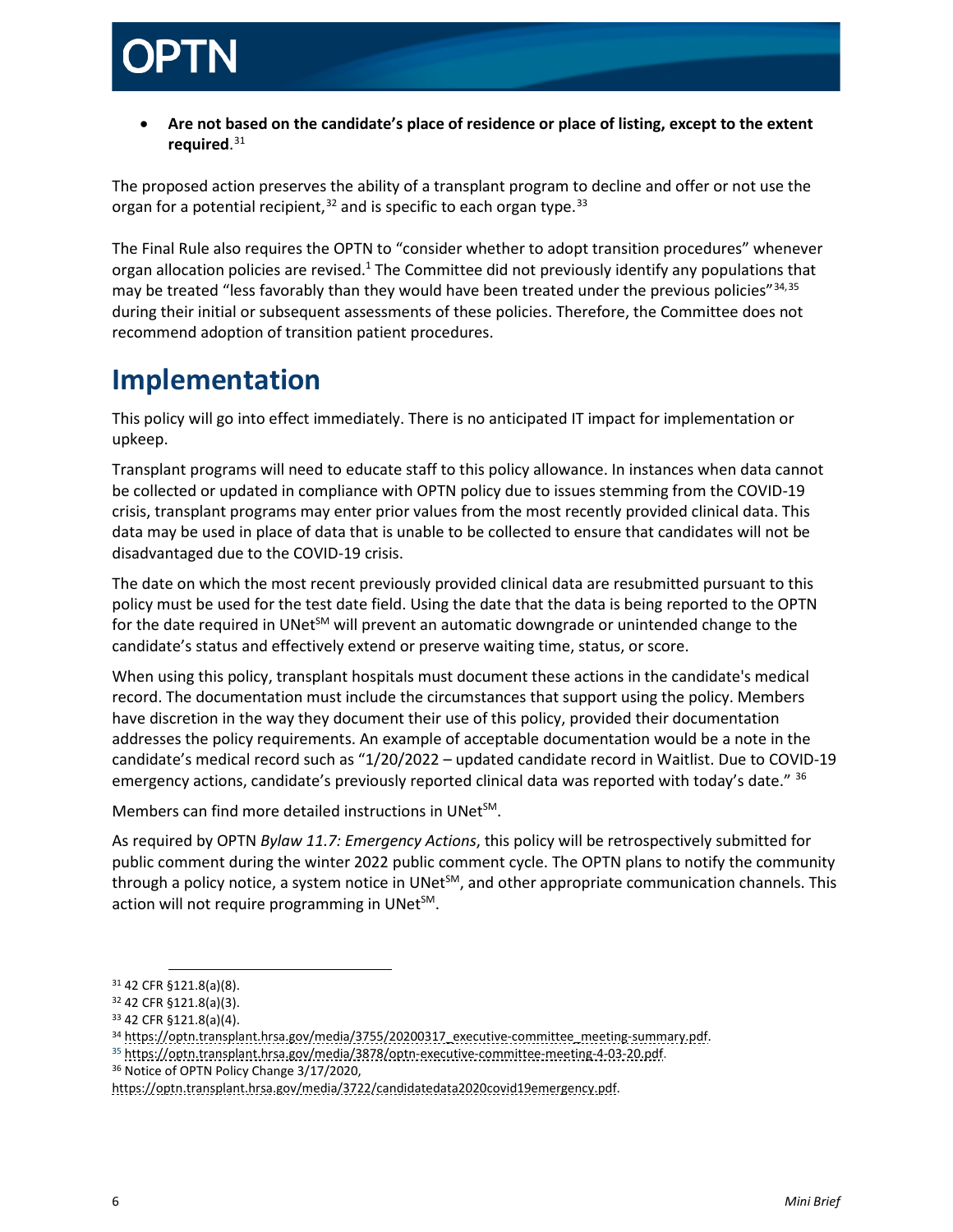# TN

## <span id="page-7-0"></span>**Policy Language**

Proposed new language is underlined (example) and language that is proposed for removal is struck through (example)

| 1                                    |    | Policy 1.4.F<br><b>Updates to Candidate Data During COVID-19 Emergency</b>                                                                                                                                                                                                                                                                                                                                                                                                                                                                                                                                        |
|--------------------------------------|----|-------------------------------------------------------------------------------------------------------------------------------------------------------------------------------------------------------------------------------------------------------------------------------------------------------------------------------------------------------------------------------------------------------------------------------------------------------------------------------------------------------------------------------------------------------------------------------------------------------------------|
| $\overline{c}$<br>3<br>4             |    | This policy is in effect due to the public health emergency declared by the President of the United<br>States on March 13, 2020. The policy only applies to programs that have candidates who require<br>clinical data updates per OPTN policy in order to maintain prioritization or eligibility.                                                                                                                                                                                                                                                                                                                |
| 5<br>6<br>7                          | 1. | Transplant programs should continue to make all reasonable efforts to collect and report clinical<br>data as required by OPTN Policy.                                                                                                                                                                                                                                                                                                                                                                                                                                                                             |
| 8<br>9<br>10<br>11<br>12<br>13<br>14 | 2. | Any transplant program that is required by OPTN Policy to report clinical data in order to<br>maintain a candidate's prioritization or eligibility, and: a) is prevented from collecting such data<br>due to the COVID-19 emergency, or: b) in their medical judgement chooses not to collect such<br>data due to the COVID-19 emergency, may use the candidate's clinical data values that were<br>most recently reported to the OPTN. When reporting previous clinical data pursuant to this<br>policy, the transplant program must report the date the program is entering the data as the<br>collection date. |
| 15<br>16                             | 3. | While using this policy, transplant programs must document in the candidate's medical record<br>the circumstances that support use of this policy.                                                                                                                                                                                                                                                                                                                                                                                                                                                                |
| 17<br>18                             |    | #                                                                                                                                                                                                                                                                                                                                                                                                                                                                                                                                                                                                                 |
|                                      |    |                                                                                                                                                                                                                                                                                                                                                                                                                                                                                                                                                                                                                   |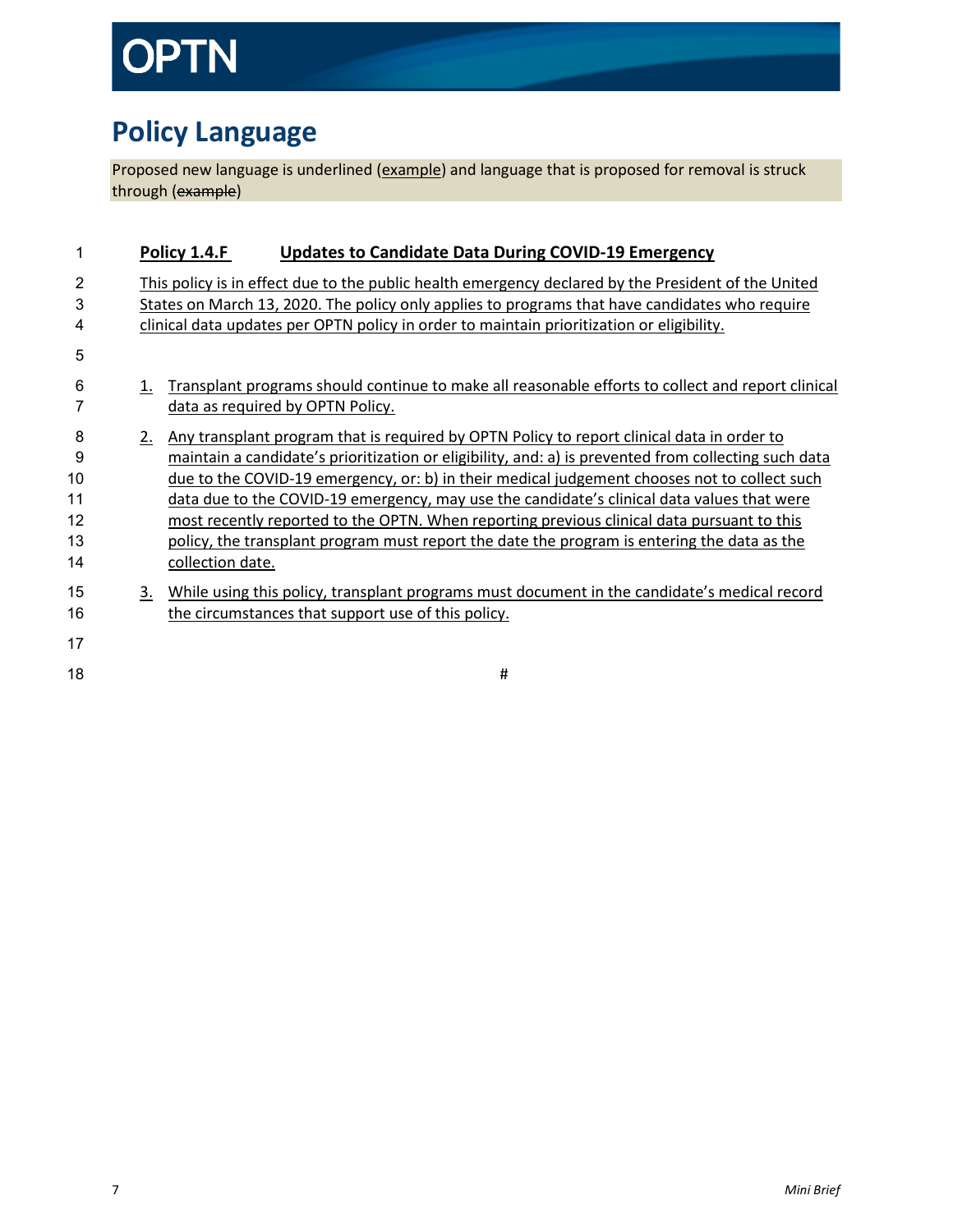## <span id="page-8-0"></span>**Appendix A: Public Comment Feedback from 2020 Proposal**

The following are public comments received for the proposal "*COVID-19 Emergency Policies and Data Collection*". The proposal was sent out retrospectively from August 4, 2020 – October 1, 2020 following the Executive Committee adopting several actions in March and April 2020 due to COVID-19 circumstances impacting the transplant community. These comments reflect sentiment about *Policy 1.4.F: Updates to Candidate Data During (2020) COVID-19 Emergency,* the first of several actions taken, as well as other COVID-19 related actions taken including COVID-19 testing data collection, modification of wait time for kidney candidates, and delay of certain data collection requirements. Overall, the transplant community was strongly supportive of the actions related to COVID-19<sup>[37](#page-8-1)</sup>.

## **Sam Dey** | 10/01/2020

It's absolutely necessary to adjust the rules based on impact from COVID-19. Thank you.

## **UT Health/Memorial Hermann Hospital** | 10/01/2020

We strongly support this proposal in concept and support collecting data on COVID-19 diagnoses as they relate to transplant candidates. This will help us understand overall benefit of lung transplantation in this specific group of patients. Here are our recommendations.

1) COVID ARDS and COVID 19 Fibrosis option in listing diagnosis will help us identify this specific group of recipients in future analysis. We recommend using COVID 19 ARDS as secondary diagnosis in patients with primary end stage lung disease (Ex IPF, COPD). We recommend that anyone with worsening in respiratory status of chronic lung disease due to COVID 19 infection should be considered in same category. We recommend those specific patients should be added to Group D.

2) We recommend obtaining COVID 19 PCR data and Antibody status on all donors. We are increasingly recognizing the impact of COVID 19 on various organs including Heart and Kidney. This will provide data on whether these organs are safe to transplant. The pandemic is anticipated to continue for at least a couple of years. We will increasingly face this issue in future.

## **OPTN Data Advisory Committee (DAC)** | 10/01/2020

The Data Advisory Committee (DAC) thanks the OPTN Executive Committee for their efforts in developing this public comment proposal, COVID-19 Emergency Policies and Data Collection. DAC supports this proposal with several comments. The actions the Executive Committee took were appropriate and effective in providing administrative relief during the pandemic. DAC expressed some support for retrospective data reporting after amnesty expires, emphasizing the need for accuracy and validity of these data, to maintain the integrity of OPTN data, future modeling, and evaluation. DAC emphasized the need for completeness of the data where possible. DAC recommended ending amnesty at the end of 2020. If retrospective reporting becomes required, DAC recommended implementing a data entry due date 90 days after the end of the amnesty period.

-

<span id="page-8-1"></span><sup>37</sup> COVID-19 Emergency Policies and Data Collection, OPTN Public Comment Web Page. Accessed January 10, 2022 at [https://optn.transplant.hrsa.gov/policies-bylaws/public-comment/covid-19-emergency-policies-and-data-collection/.](https://optn.transplant.hrsa.gov/policies-bylaws/public-comment/covid-19-emergency-policies-and-data-collection/)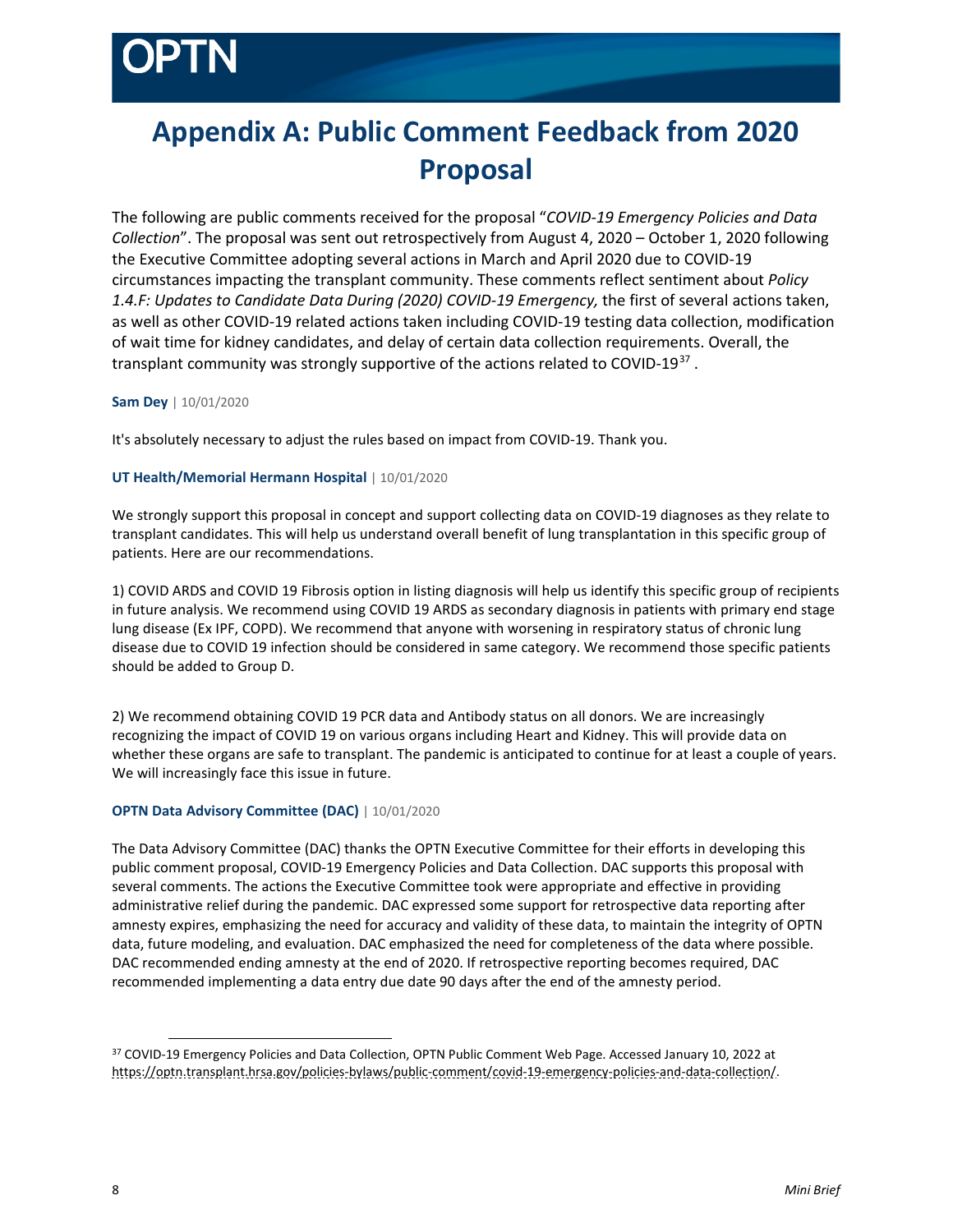

### **Region 11** | 10/01/2020

Region 11 vote: 5 strongly support, 13 support, 1 neutral/abstain, 1 oppose, 0 strongly oppose.

Comments: Several attendees commented that there needs to be more guidance/data on recovering organs from previously COVID 19 positive donors as well as testing and transplanting candidates who had previously been COVID 19 positive. One attendee also recommended adding links on the UNOS website for resources developed by other organizations.

## **Region 9** | 10/01/2020

Region 9 vote: 10 strongly support, 8 support, 0 abstain/neutral, 1 oppose, 0 strongly oppose.

Comments: A member commended the Executive Committee for being proactive with these policies and that they deserve high praise, but said they do not believe collecting retrospective data on amnestied forms is the right method.

### **Carolina Donor Services** | 10/01/2020

Carolina Donor Services found the initiation of the UNOS Emergency Policy process to be an effective response to the COVID-19 pandemic. We support the UNOS Executive Committee continuing to monitor the changing environment of the pandemic and repealing the emergency policy when appropriate. Due to the infection risks that will continue into the foreseeable future, Carolina Donor Services supports mandatory COVID-19 testing of donors and mandatory reporting of results. It is crucial that mandatory reporting of results in DonorNet not impact work flow of OPOs and the ability to generate timely match runs prior to test result.

### **Transplant Coordinators Committee** | 10/01/2020

The Transplant Coordinators Committee thanks the Executive Committee for the opportunity to comment on the public comment proposal. The committee noted that as time goes on, more donors will have a history of COVID-19 infection. It is important that OPOs have a way to report that data so that the community can measure what effect a prior COVID-19 infection has on graft function. It was mentioned that the OPTN should analyze the type of COVID-19 testing that is being used across the country and issue recommendations for the community. The committee acknowledged that the OPTN response to the pandemic was timely and as COVID-19 testing becomes more readily available, the infectious disease testing field in DonorNet should become mandatory. In addition, the OPTN should add fields to the Transplant Recipient Follow-up form in order to track if a recipient has had a COVID-19 infection since the last follow up. In regards to amnesty status for data collection, the OPTN should hold off on setting an end date until the entire country is on an equal setting for COVID-19 containment. With such wide fluctuations across the country, one end date for the amnesty status will not fit all areas of the country. The committee noted that it will also be difficult to obtain the missing data from the amnesty period, given that many recipients and living donors are reluctant to come in for testing. In addition, larger transplant hospitals will have an even harder time getting missing data from their large patient population. The committee suggested that all data collection forms be made optional so that partial data could still be entered. In response to what could have the OPTN done to respond to the pandemic, the committee stated that standard registry for national COVID data would have been beneficial. Lastly, the committee asked that the SRTR evaluate their data collection metrics since there will be a lot of missing data from this period.

The committee indicated the following sentiments for the proposal: 2 Strongly Support, 12 Support, 0 Neutral/Abstain, 0 Oppose, 0 Strongly Oppose.

### **Association of Organ Procurement Organizations** | 10/01/2020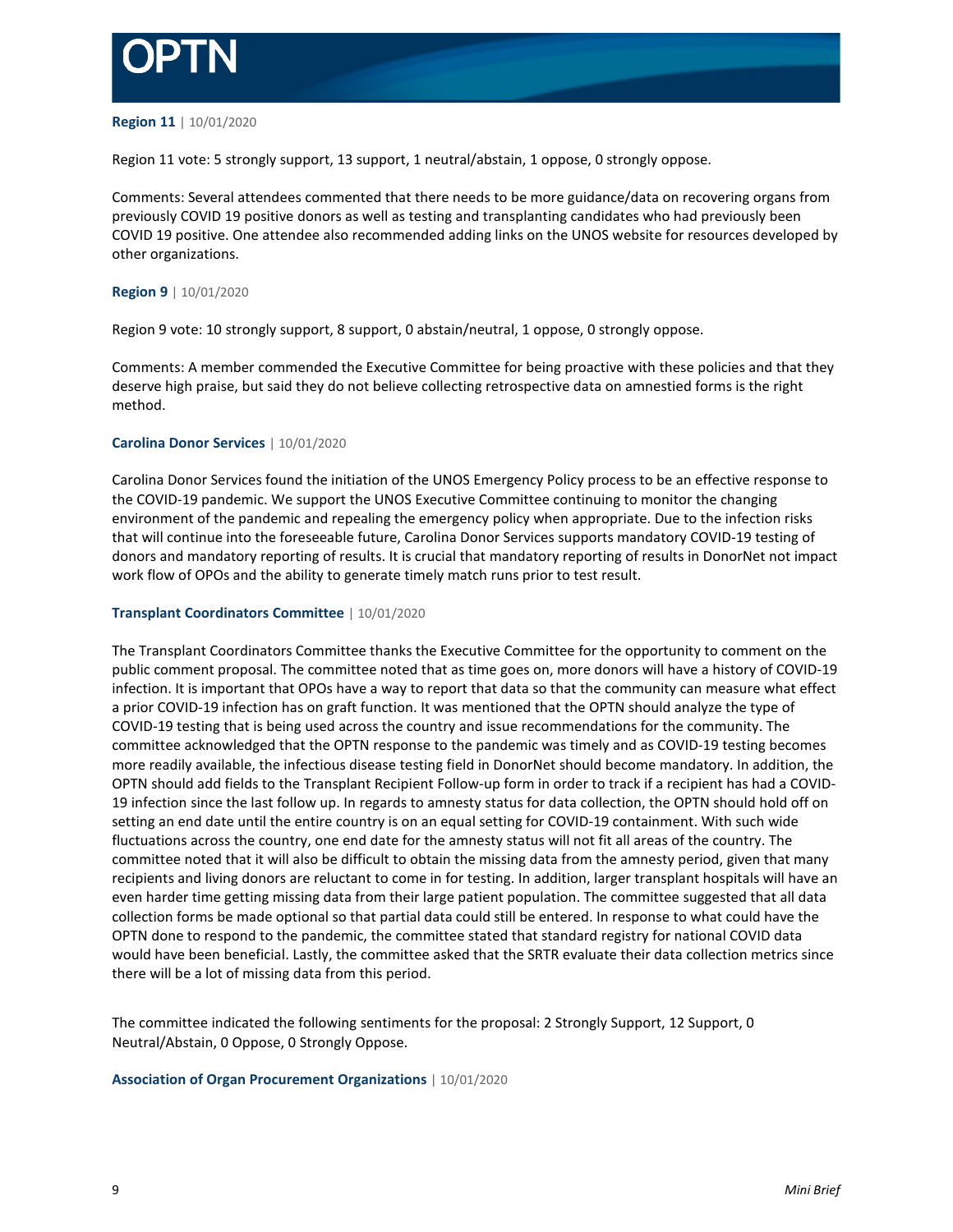The Association of Organ Procurement Organizations (AOPO) strongly supports the OPTN's effort to implement COVID-19 Emergency policies regarding data collection. OPOs were impacted as transplant programs accepting donor organs need to know if COVID-19 testing was performed. COVID-19 donor testing status and results were added to DonorNet to help OPOs and transplant programs communicate this important information in a standard way. We believe that the test results should remain in DonorNet and become a mandatory field to capture the data. The field should be managed like infectious disease testing results so it will not limit organ offers. In addition, proposed policies are put forward to lower the risk of spreading COVID-19, as most hospitals cut back on nonemergency visits. Transplant programs are required to do regular lab testing and clinical procedures for living donors, transplant candidates and recipients which involves routine visits to healthcare facilities. Requirements were relaxed, modified or suspended by the OPTN Executive Committee to protect patient safety by lessening the potential for COVID-19 exposures. AOPO appreciates the decision to improve patient safety during the COVID-19 Pandemic, and AOPO supports keeping these emergency policy measures in place. We support future actions by the OPTN, if necessary, in an emerging health crisis and believe the emergency policy process to be the most appropriate vehicle to ensure a prompt response for the donation and transplant community.

## **Region 3** | 10/01/2020

Region 3 vote: 6 Strongly Support; 18 Support; 2 Neutral/Abstain; 0 Oppose; 0 Strongly Oppose. Comments: Several members voiced support for the actions the Executive Committee took and the process. Specific feedback included support from multiple members for requiring forms retrospectively as it allows us to understand the impact of the pandemic on transplantation and agreed that it should be for information gathering only and not public reporting. Another member stated that retrospective data entry could be burdensome for centers, and also the data availability may be inconsistent and also agrees it should be informational only. Multiple members voiced support for making the COVID testing field mandatory and requiring COVID testing before allocation can proceed with anticipation that OPOs will need to continue testing for one to two more years. Several members commented that the policies should remain in place due to the changing environment. One member stated the expiration date should be fluid, another suggested at least another year and someone else stated until the national emergency ends. One member commented that the change to kidney allocation should be postponed until the COVID crisis is over.

## **NATCO** | 09/30/2020

NATCO strongly supports the OPTN's efforts to partner with transplant centers and OPOs during this pandemic to promote patient, and healthcare provider safety. We strongly support and applaud the OPTN Executive committee in coming up with the Policies for the COVID-19 Emergency Policies so quickly.

Were the Executive Committee's actions appropriate in the emergency? Yes. We strongly support the initiatives taken by the Executive Committee with the goal of reducing risk of exposure to COVID-19 for transplant patients, reducing the risk of spreading COVID-19, and to barriers that were met in accessing timely transplant care during this pandemic.

Should COVID-19 infectious disease testing remain in DonorNet? Should it be a mandatory field? Yes. This information should remain in DonorNet and should be a required field.

Should the OPTN require retrospective data entry on follow-up forms given amnesty status under the emergency policies. Yes. However, we believe that a longer extension may contribute to an increasing administrative burden if further data backlogs mount.

Is the emergency policy process used by the OPTN the most appropriate way to respond to an emergency health crisis? Yes. The use of Executive Committee action to address an emergency crisis is most appropriate. NATCO continues to support continuous monitoring by the OPTN of the circumstances related to COVID-19 as the pandemic evolves.

## **Donna Campbell** | 09/30/2020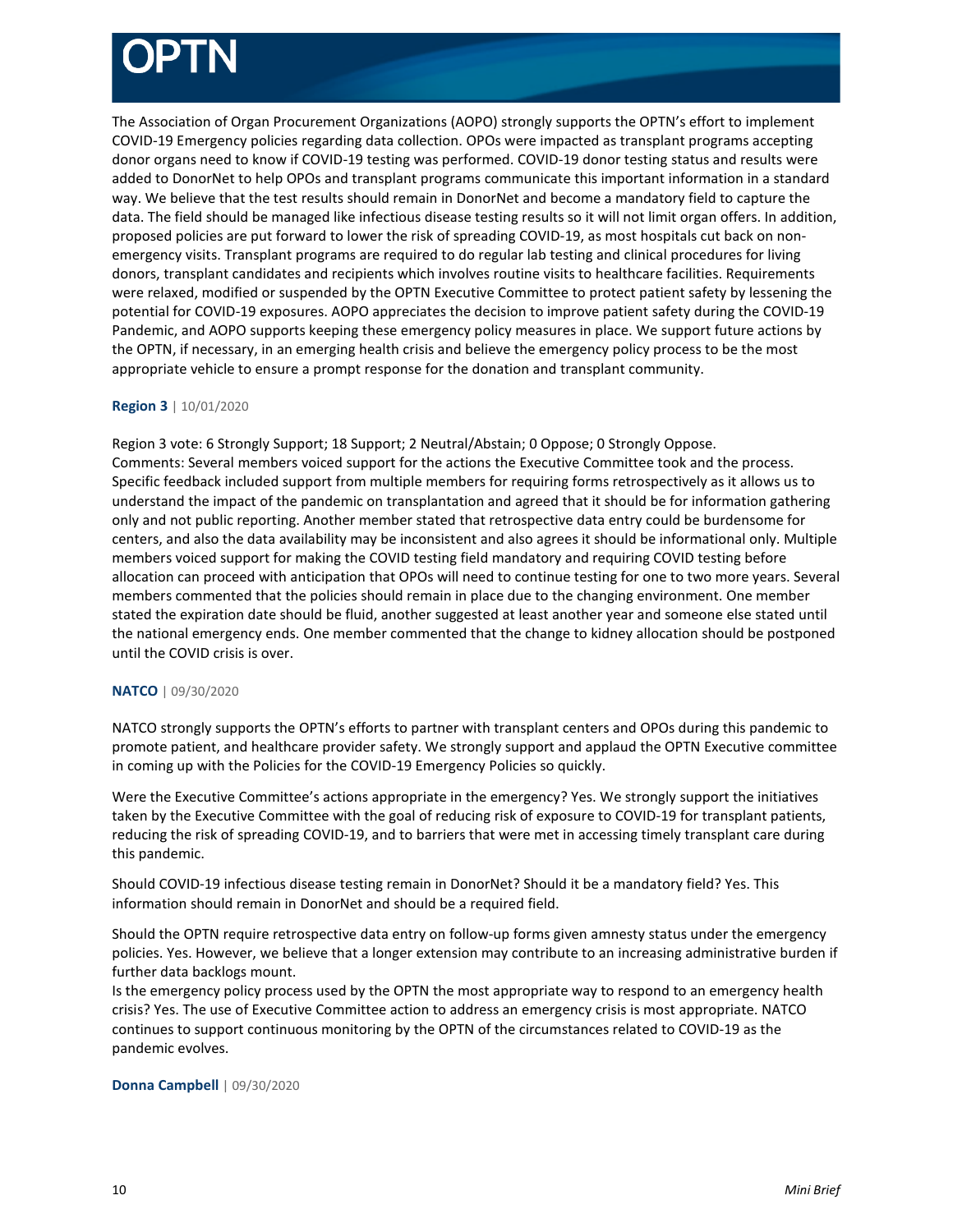

Recommend that centers not be required to back enter amnesty data- would be a burden

**American Nephrology Nurses Association (ANNA)** | 09/29/2020

ANNA supports this proposal.

## **Organ Procurement Organization (OPO) Committee** | 09/29/2020

The OPO Committee supports making the COVID-19 testing fields in UNet mandatory. The only concern was whether OPOs could still send organ offers prior to receiving the test results. The Committee recommends that the policy language clearly address this issue.

## **American Society of Transplant Surgeons** | 09/29/2020

The American Society of Transplant Surgeons (ASTS) supports the OPTN policy proposal as written; however, we recommend the following:

1) ASTS believes the OPTN's Executive Committee's actions are appropriate in the current pandemic emergency.

2) We believe that there should be no defined expiration date for these actions. With a spike in cases at different times/parts of the country, data capturing issues will persist until the incidence rate drops to a particular level. Perhaps the expiration should be deferred until we are notified at a Federal level that the entire country has returned to a Phase III or Phase IV reopening.

3) COVID-19 testing should remain in DonorNet and should be mandatory. OPTN should standardize how these are reported, so that every OPO checks off the same box and there is no confusion as to where this is reported. The OPTN should also clarify which COVID-19 testing is being done.

4) The OPTN should not require retrospective data entry on follow-up forms that are given amnesty status under the emergency policies. That will be too onerous a process, especially when we are requesting no defined expiration date.

5) We suggest that OPTN make a separate checkbox for COVID-19 antibody testing. There have been discussions amongst the transplant community about use of organs/recipients that are COVID-19 PCR negative but antibody positive. So if this could be voluntarily reported, the OPTN would strengthen itself by examining data regarding transplanting these subsets of organs and recipients.

## **Region 10** | 09/29/2020

Region 10 vote: 10 Strongly Support; 12 Support; 1 Neutral/Abstain; 0 Oppose; 0 Strongly Oppose.

Comments:

• An attendee voiced support of the emergency actions taken by the Executive Committee. They suggested that there needs to be a way to capture history of COVID infection for living donors both at time of living donor registration and for follow up care.

• Another attendee noted that at the beginning of the pandemic they decided to inactivate their whole program. Luckily, there was another program nearby that they could refer their patients to during that time. In the event of another emergency situation, the OPTN should look into ways of ensuring patients still have access to active programs.

• Three additional attendees made comments in support of the actions taken by the Executive committee. The swift action, ongoing timely communications, and support were very helpful. The Executive Committee should have the ability to extend the emergency policies or make the changes permanent.

**Region 6** | 09/29/2020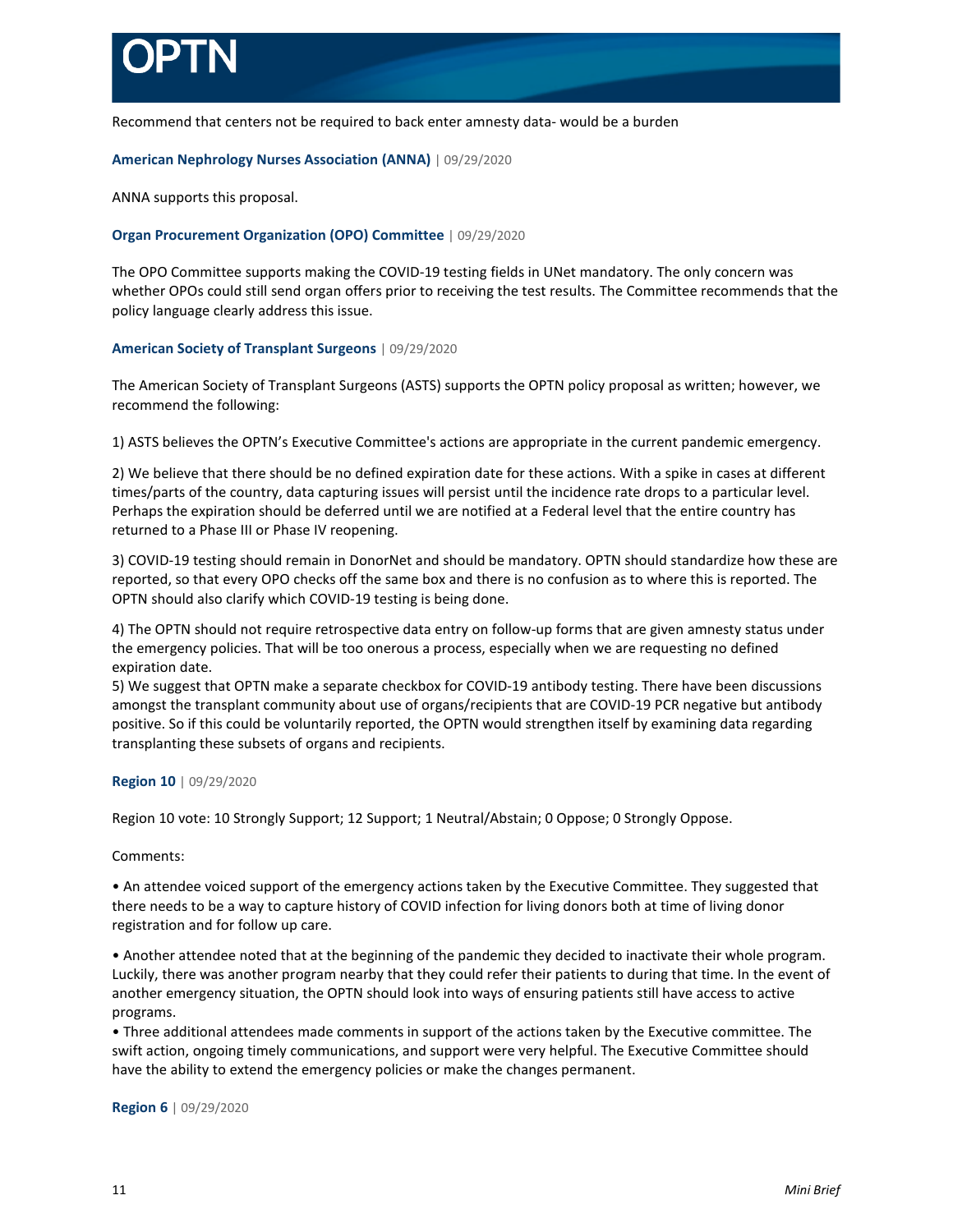

Region 6 vote: 12 strongly support; 28 support; 3 neutral/abstain; 0 oppose; 0 strongly oppose.

Comments: A member commented that COVID-19 testing should remain in place, but that the data will be difficult to interpret due to the variety and quality of the tests that are out there.

## **Region 2** | 09/25/2020

Region 2 vote: 10 Strongly Support, 22 Support, 1 Neutral/Abstain, 0 Oppose, 0 Strongly Oppose.

## Comments:

• One attendee expressed support in continued COVID testing on all deceased donors and that the OPTN should continue to review the impact of the pandemic on the transplant community.

• Another attendee commented that the missing data from the amnesty status is important, but larger centers will have a tough time trying to collect all of the missing data since they have large numbers of patients. The OPTN Committees should evaluate which data fields are the most important for centers to go back and submit once conditions improve.

## **Region 1** | 09/24/2020

Region 1 vote: 7 Strongly Support, 5 Support, X Neutral/Abstain, 0 Oppose, 0 Strongly Oppose. Comments: Region 1 supports this policy. A member asked if there is data comparing the number of transplants between the 2019 and 2020 for living donors, the speaker stated there was some data presented showing the number of living donor transplants between Jan-Aug 2020, but did not have the 2019 data available. Several members stated the Executive Committee took swift actions that were timely and well thought out. One member does not support requiring retrospective data entry on follow up forms given amnesty status under the emergency policies.

## **American Society of Transplantation** | 09/24/2020

The American Society of Transplantation acknowledges and appreciates the timely actions taken by UNOS to address evolving issues and needs related to the COVID 19 pandemic in the setting of an unprecedented emergency to protect patients, providers, & resources and preserve outcomes, and minimize missed opportunity for transplantation. In response to the specific questions posed within the proposal:

• Were the Executive Committee's actions appropriate in the emergency? Yes.

• Should the Board of Directors select a date for the expiration of the emergency actions, or should they delegate the repeal to the Executive Committee based on review of the changing environment? Delegate the repeal to the Executive Committee

- Should COVID-19 infectious disease testing remain in DonorNet. Yes
- Should the COVID-19 infectious disease data fields become mandatory in DonorNet. Yes

• Should the OPTN require retrospective data entry on follow-up forms given amnesty status under the emergency policies? Yes

• Are there other things OPTN should have done, or can still do, to respond to the COVID-19 crisis? No

• Is the emergency policy process utilized by the OPTN the most appropriate way to respond to an emerging health crisis? Yes. There was not universal agreement from our membership in considering these issues. The AST shares its thoughts below regarding the four emergency actions taken: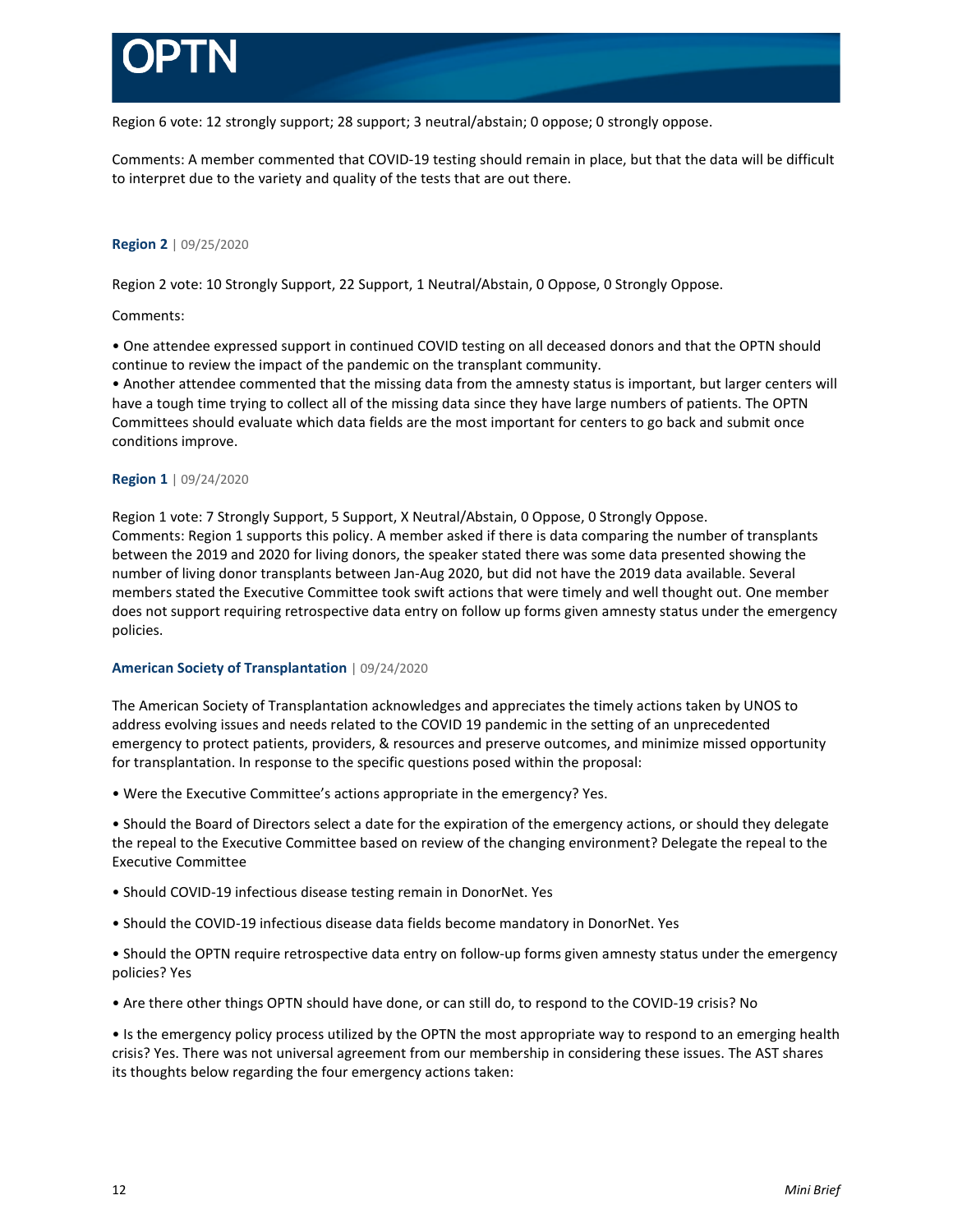*Updating Candidate Data During 2020 COVID-19 Emergency*: We agree with this policy in as far as programs are making the effort to collect and report interval data as they would under normal situations unless it is felt that an unreasonable risk or harm exists for a given patient. However, there should be clear explanation as to why there may be harm as there is strong potential to "game" the system and bypass crucial qualifying data hiding behind this policy. It should, however, be required that transplant centers submit updated clinical data for all wait-listed candidates to the OPTN, soon after they resume routine institutional practices and procedures. At any time, centers must inform the OPTN of acute changes in the candidates' clinical status that affect their status on the list. Modification of wait time initiation for non-dialysis renal transplant candidates is the correct action for the duration of time that transplant centers are unable to complete the required, standard testing for candidate registration. Since the trajectory of the COVID-19 pandemic is variable between different parts of the United States of America, it is ideal to define the time point for return to complete testing for candidate registration, based on the local circumstances in the state/region. If a state/region-specific policy cannot be created, OPTN can define a time point for return to routine candidate testing but allow transplant centers to submit requests for extension of that time based on their local COVID-19 related circumstances.

*Relax Data Submission Requirements for Follow-up Forms:* We also acknowledge the need for and the importance of retrospective data entry but would like to note that this could pose a financial and administrative burden on programs. These amnesty policies make sense during severe overwhelming outbreaks such as that seen earlier in the pandemic in NYC. As we do not know if future overwhelming outbreaks may occur, it makes sense to incorporate this policy for some future period of time. That being said, it does not make sense to have a huge backlog of data that either is never retroactively entered or places an even further burden on a center to enter retroactively down the road. As this data is critical to our knowledgebase going forward we favor (at least in part) ending this period of amnesty in the relative near future. For instance, it might make sense to end this at the set expiration date of 12/31/20. Short of an overwhelming surge, like that seen in the NYC area whereby it was an "all hands on deck" situation provider-wise, most programs will be at worst moving at a typical busy pace and at best possibly moving at a slower than typical pace (from a transplant volume perspective). Consequently, most programs should have the manpower to handle this paperwork in real time. We do recognize that there is geographic variability in the pandemic activity and accordingly transplant centers will have uneven disruption of their programs. As noted above, risk to patients from a COVID-19 transmission standpoint should be continuously monitored and amnesty used only judiciously in cases where risk is assessed as unacceptably high. It therefore may make sense to end amnesty for paperwork that does not require a physical recipient or LR donor visit in the near future but extend amnesty for reporting that does require a physical visit. This information is key to continued study of the epidemiology of post-transplant complications. The AST recommends that the amnesty on posttransplant and living donor monitoring data submission, be granted for a defined time period only. While some members of AST were concerned about the administrative burden and financial cost, most members supported mandating retrospective submission of TRF, PTM and LDF forms to the OPTN. Since this is an uneven and evolving pandemic, reassessment of the COVID-19 related amnesty time period should be permitted, and an appeal process should be instituted so that individual centers can contact the OPTN for extension of amnesty as needed based on their local/regional COVID-19 related circumstances. In addition, it should be emphasized that while retrospective data reporting is requested, centers will not be evaluated on comparative outcome benchmarking during the pandemic period. Incorporate COVID-19 Infectious Disease Testing into DonorNet®: The OPTN data provided demonstrates that between April 21, 2020 and June 30, 2020 100% of deceased donors were tested for COVID-19 (although only 72% were reported in the provided DonorNet fields with the rest being reported via attachments or free text). Incorporation of donor COVID-19 results into DonorNet is the correct action, but these fields should not be optional. This information is essential to patient safety during the transplant procedure, appropriate infection prevention for patients/healthcare teams, targeted post-transplant monitoring and timely management of complications. Data on COVID-19 testing should therefore be made available to all transplant teams across the United States and should at this time be maintained in the upcoming years given the evolving nature of this pandemic.

## **Heart Transplantation Committee** | 09/24/2020

The OPTN Heart Committee thanks the OPTN Executive Committee for its responsive actions in developing and implementing the COVID-19 Emergency Policies and Data Collection actions this past spring. The Committee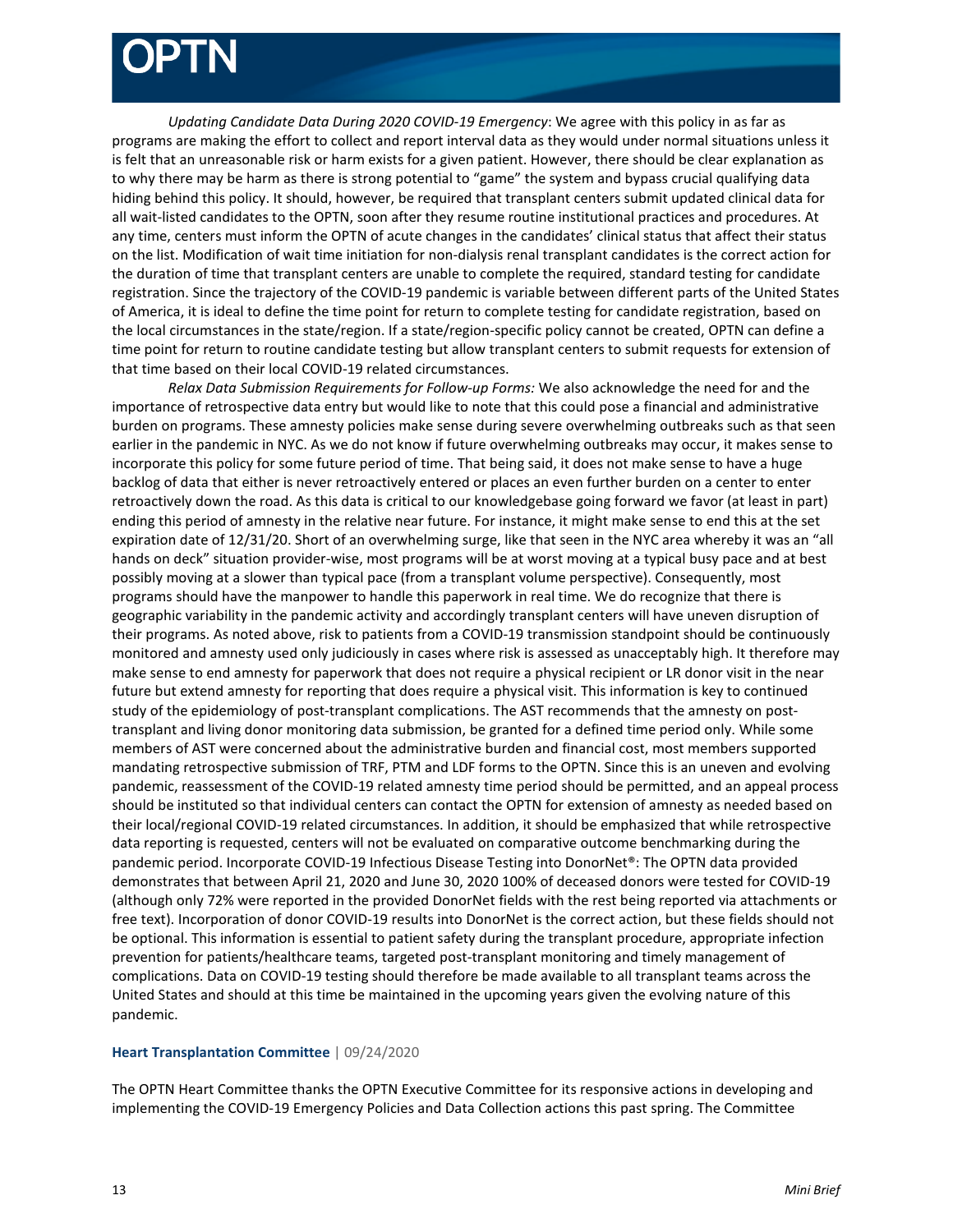

expresses its concerns around potential effects form submission amnesty will have on SRTR outcome modeling and other data heart programs depend on. The Committee suggests expiring Action 1 in December rather than March.

### **Region 8** | 09/22/2020

Region 8 vote: 7 strongly support, 11 support, 1 neutral/abstain, 0 oppose, 0 strongly oppose. Comments: The committee was asked to consider how the changes to data collection allowing forms to be in amnesty will affect outcome letters for donor families. One member commented that the time frame to remain active should be fluid with the Executive Committee driving that decision. Several comments supported the action taken by the OPTN as timely and appropriate. One member stated that amnesty should continue; and that centers should be encouraged to enter data retrospectively if it is available. One member commented that COVID test results should be mandatory in UNET.

**Lewis Teperman, MD & Colleen O'Donnell Flores** | 09/21/2020

The following are in response to the questions:

1) Are the Executive Committee's actions appropriate in the emergency? Yes, we believe they can do more to proactively assist transplant patients, programs and OPOs.

2) Should the Board of Directors select an expiration date for these actions? Or, should the Board delegate the repeal to the OPTN Executive Committee to address the ongoing emergency? We believe that no, there should not be a specific date of expiration. If they wish to expire the actions, then a scientifically acceptable threshold of disease should be agreed upon. COVID will impact geographic areas differently.

3) Should COVID-19 testing remain in DonorNet? Absolutely, it will remain a confounding variable.

4) Should COVID-19 data fields become mandatory in DonorNet? Absolutely, they should be mandatory for the OPOs.

5) Should the OPTN require retrospective data entry on follow-up forms given amnesty status under the emergency policies? No, transplant programs are just digging out of the pandemic. It would be too onerous to complete this data as a look back and it would be accurate.

6) Are there other actions the OPTN can take to respond to the crisis?

\*Mandate PPE for deceased donor procurements.

\*Standardize required PCR testing and reporting.

\*Add a field for COVID antibody testing.

\*Discontinue standard program reviews (audits) during the pandemic.

\*With new technology, we should be able to have better virtual/visualization of donor organs.

\*Consider a review of impact on COVID 19 on the transplant recipient and donor pool with the minority communities.

\*Consider recommending living donor guidelines.

\*Continue to sponsor webinars with key partners, ASTS, AST, NATCO, etc.

\*Clarification on donor vessel status/storage as it relates to COVID.

\*Consider more frequent regional meetings.

7) Is the OPTN taking the most appropriate action to respond to the emerging health crisis? Yes, but we believe they can do more.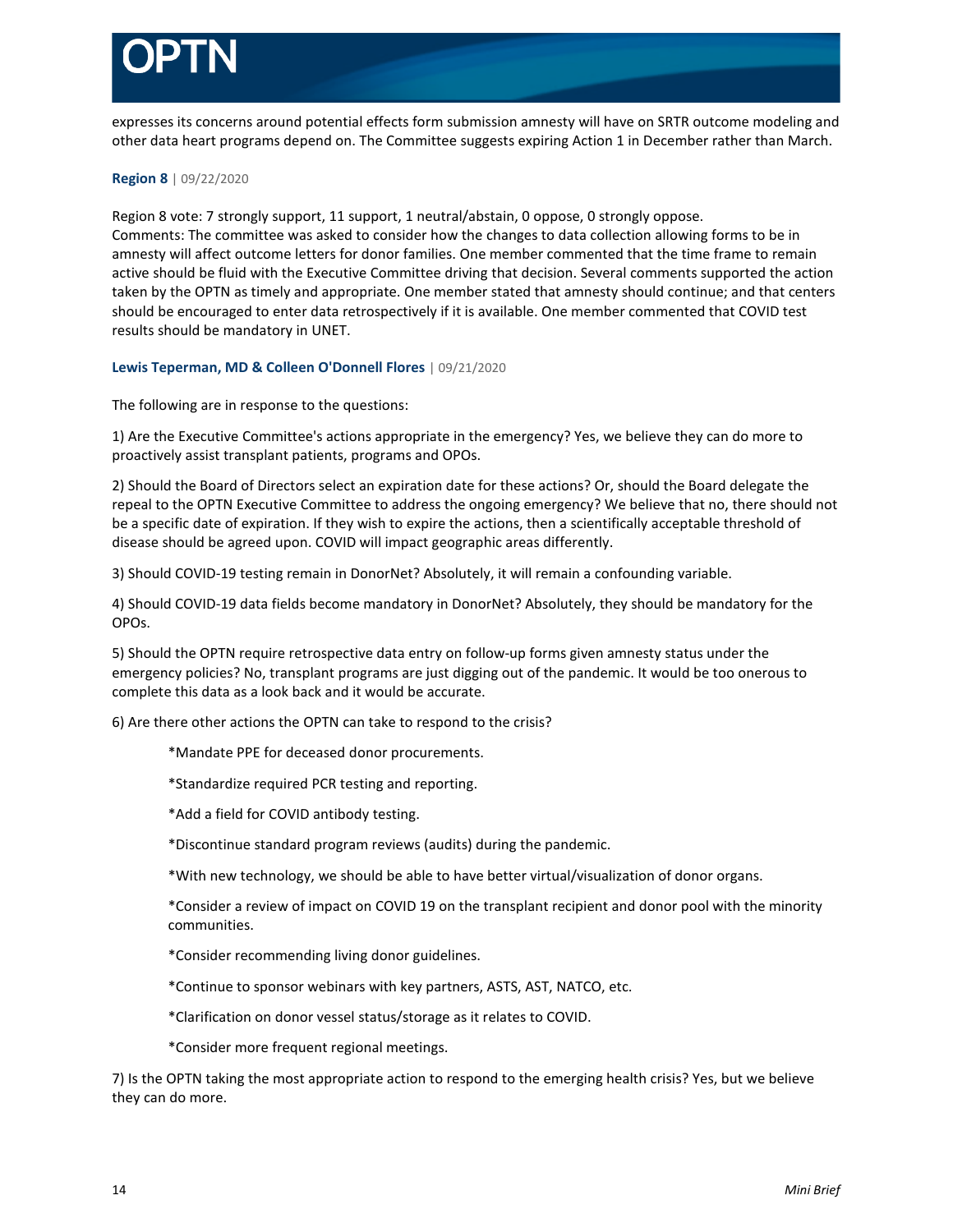

8) Any recommendations to add? See above.

## **OPTN Operations and Safety Committee** | 09/18/2020

COVID-19 Emergency Policies and Data Collection The Operations and Safety Committee thanks the OPTN Executive Committee for their efforts in developing this special public comment proposal for the COVID-19 Emergency Policies and Data Collection. The Committee agreed that the Executive Committee took appropriate action and that tracking this data is important. The Committee agreed that COVID-19 infectious disease testing should remain in DonorNet®, but that it should not be a mandatory field, as it could stifle the allocation process. The Committee indicated the following sentiments for the proposal: 42% Strongly Support, 58% Support, 0% Neutral/Abstain, 0% Oppose, 0% Strongly Oppose

## **OPTN Membership and Professional Standards Committee** | 09/16/2020

The MPSC thanks the Executive Committee for presenting its proposal "COVID-19 Emergency Policies and Data Collection." MPSC members were supportive of the regulatory relief provided to date, but they had mixed opinions on continuing to extend the policies. The committee offered the following feedback:

• The Board of Directors or Executive Committee should use evidence-based criteria such as disease prevalence or hospital admissions to determine when the emergency policy actions should end.

• The OPTN should clearly communicate that the emergency policy actions are only a short-term pause to longterm requirements. Hospital administrations continue to evaluate and adjust budgets and workforce staffing levels, and transplant programs may have challenges retaining staff while the emergency actions continue.

• The OPTN should consider the amount of data that may ultimately be lost when considering when to end the emergency actions.

The results of the MPSC's sentiment vote are 7 Strongly Agree, 19 Agree, 4 Neutral/Abstain, 1 Oppose, and 0 Strongly Oppose.

## **Region 7** | 09/10/2020

Region 7 vote: 9 Strongly Support, 7 Support, 0 Neutral/Abstain, 0 Oppose, 0 Strongly Oppose.

Region 7 supported the proposal and had the following comments:

• Attendee commented that this was an excellent, timely and balanced response to an unpredictable event.

• Another attendee added that the impact of COVID-19 is unknown. The OPTN and its members should remain vigilant, as long- term impacts on patients are unknown.

• An attendee commented that COVID-19 infectious disease testing should be mandatory. The responses of the executive committee was adequate.

• An attendee commented that this should be helpful in allowing a more granular look at the impact of COVID. May want to mirror this to other organs as well as indicated.

• An attendee agreed with all comments to add this to kidney and heart, have the kidney and heart committees consider. Also support adding this data collection element for other organs as well.

### **OPTN Ad Hoc Disease Transmission Advisory Committee** | 09/04/2020

The DTAC requests that the COVID-19 infectious disease testing field in DonorNet® become a required field. The Committee recommends COVID-19 donor history and date of diagnosis be added to this proposal.

**Region 5** | 08/28/2020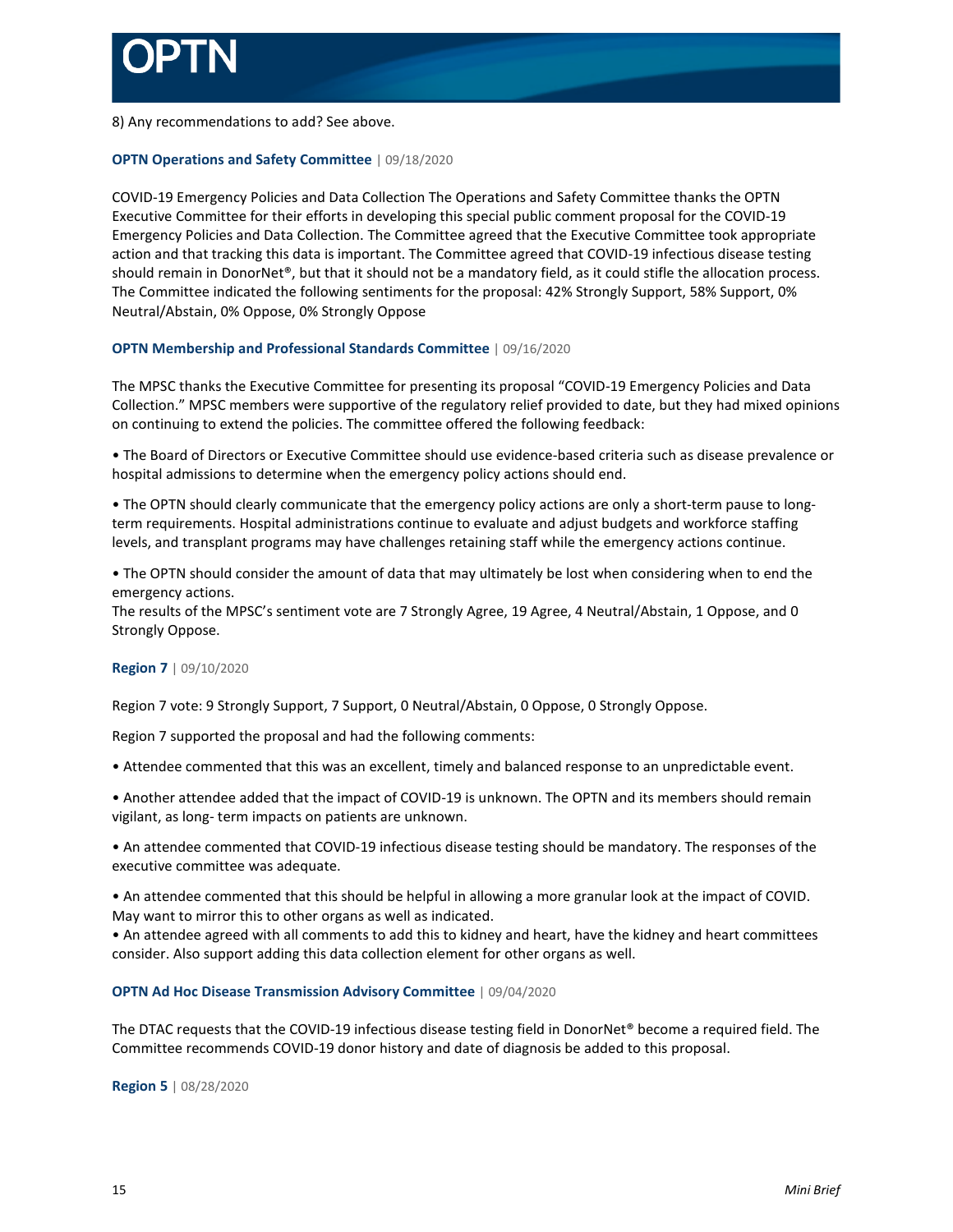Region 5 vote: 8 Strongly Support, 21 Support, 2 Neutral/Abstain, 0 Oppose, 0 Strongly Oppose.

Region 5 supported the proposal and had the following comments:

• Good decisions were made by the Executive Committee. The Executive Committee should consider triggers as to which parameters they would like to see met before we can return to business as usual, with a grace period to follow.

- COVID testing data should remain in DonorNet.
- Retrospective data entry should be allowed in order to assess the effect on the pandemic on patient outcomes.

• This is what the Executive Committee is needed for. I would encourage UNOS to examine those changes that were implemented with a goal of adopting practices that were useful and more cost-effective as potentially permanent changes. For example, the use of local recovery teams to limit travel and contact is something that might have demonstrated no negative impact on transplant outcome as well as reduced risks and costs.

• Support continued monitoring for COVID for several more years.

• COVID testing should continue to be mandatory and reported in the required field in Donor Net. OPTN should follow up on any donors testing positive for COVID and report any outcomes of organs used (if any) or report how many donors offered and declined (if any). Agree with the Emergency policy and OPTN execution. Thank you for your efforts.

• The executive committee actions were appropriate in the emergency and I do not see any other actions the OPTN could have taken. COVID-19 testing should remain in DonorNet as long as pandemic continues without effective prevention or treatment. Should remain mandatory as long as there is not a treatment or immunization. It would be nice to have the retrospective data, but a significant requirement and challenge for transplant programs to retrieve data when many COVID-19 results may have been done in sites outside the transplant center.

• Absolutely, the emergency actions were appropriate. Timely and supportive actions of the transplant community by OPTN. Kudos!

• COVID19 infectious disease testing needs to remain in DonorNet and should be a mandatory field for now until a few years have passed and we have learned more with experience. If it turns out that there is no long term untoward consequence then this field can be removed.

## **Region 4** | 08/26/2020

Region 4 vote: 5 Strongly Support, 17 Support, 1 Neutral/Abstain, 0 Oppose, 0 Strongly Oppose.

Region 4 supported the proposal. During the discussion, one attendee commented that the performance of UNOS during the COVID pandemic has been exemplary. They went on to note that the OPTN has been out in front of the issue as much as is organizationally and humanly possible and have been responsive to member needs and open to expert opinion from stakeholders. They added that the OPTN has communicated clearly and honestly throughout the pandemic. The same attendee continued to say that in parallel, they have of course managed to keep their employees safe and productive, which has allowed the transplant community to continue to care for patients. Really, really impressive in real time as we moved through this, and really, really impressive in hindsight as well. Another attendee commented that the emergency polices are essential, sensitive to our current reality, and is the only course that makes sense. Finally one attendee recommended that UNOS put clear deadlines on input of retrospective data to insure programs start working in getting caught up and that all "forgiveness" for missing data/procedures should expire Dec 31.

**UC San Diego Center for Transplantation, CASD** | 08/20/2020